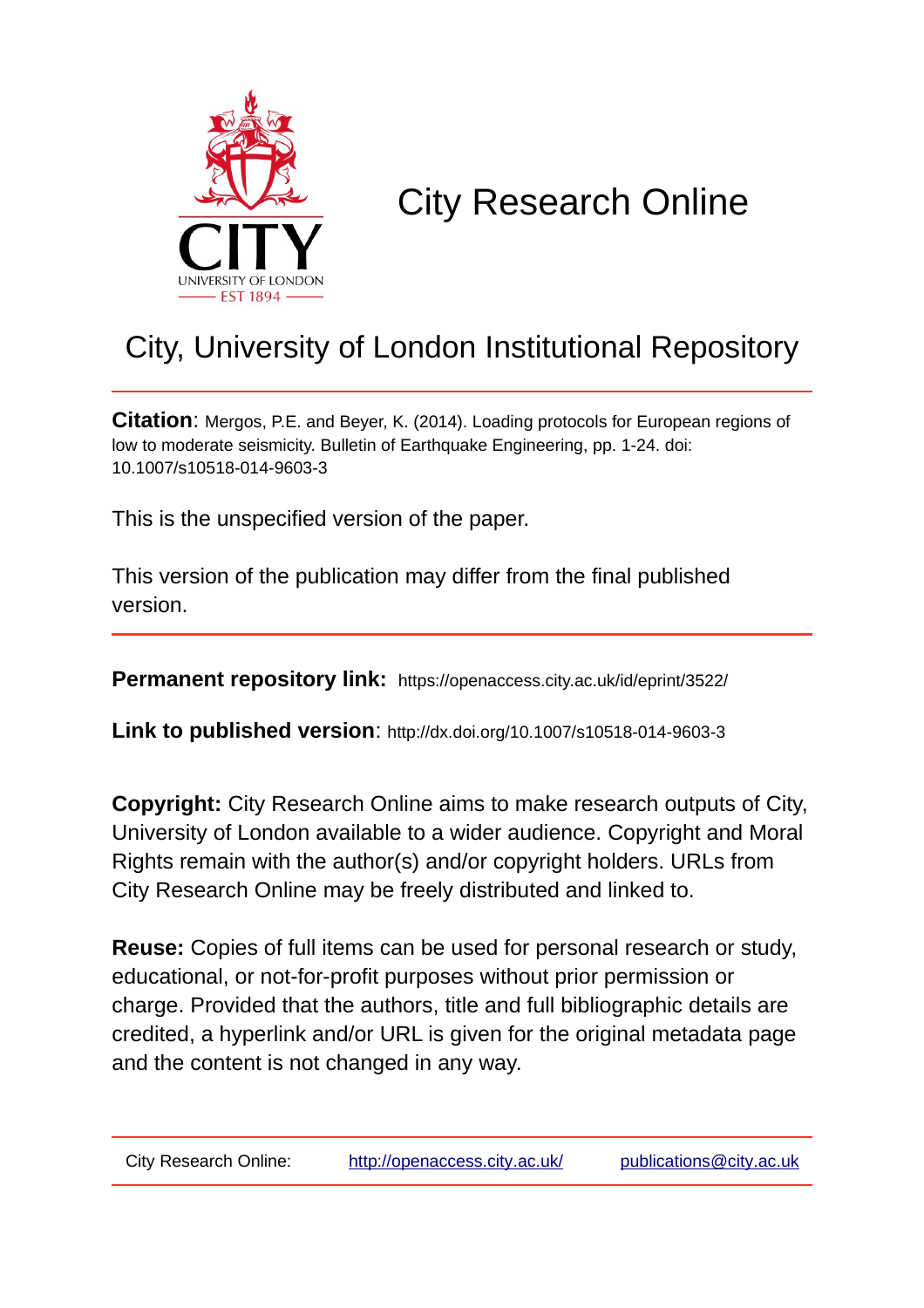# **Loading protocols for European regions of low to moderate seismicity**

Panagiotis E. Mergos<sup>1</sup>, Katrin Beyer<sup>2\*</sup>

*1 previously Postdoctoral Researcher, École Polytechnique Fédérale de Lausanne (EPFL), Switzerland. Now Lecturer in Structural Engineering, City University in London, UK.*

Tel: +44 2070408417 Email: panagiotis.mergos.1@city.ac.uk Address: Northampton Square, EC1V 0HB, London, United Kingdom

*<sup>2</sup> Assistant Professor, École Polytechnique Fédérale de Lausanne (EPFL), Switzerland.*

Tel: +41 216936234

Email: katrin.beyer@epfl.ch

Address: EPFL ENAC IIC EESD, GC B2 504 (Bâtiment GC), Station 18, CH-1015 Lausanne, Office [GCB2504](http://plan.epfl.ch/?room=GCB2504)

#### **\*** Corresponding author

**Abstract** Existing loading protocols for quasi-static cyclic testing of structures are based on recordings from regions of high seismicity. For regions of low to moderate seismicity they overestimate imposed cumulative damage demands. Since structural capacities are a function of demand, existing loading protocols applied to specimens representative of structures in low to moderate seismicity regions might underestimate structural strength and deformation capacity. To overcome this problem, this paper deals with the development of cyclic loading protocols for European regions of low to moderate seismicity. Cumulative damage demands imposed by a set of 60 ground motion records are evaluated for a wide variety of SDOF systems that reflect the fundamental properties of a large portion of the existing building stock. The ground motions are representative of the seismic hazard level corresponding to a 2% probability of exceedance in 50 years in a European moderate seismicity region. To meet the calculated cumulative damage demands, loading protocols for different structural types and vibration periods are developed. For comparison, cumulative seismic demands are also calculated for existing protocols and a set of records that was used in a previous study on loading protocols for regions of high seismicity. The median cumulative demands for regions of low to moderate seismicity are significantly less than those of existing protocols and records of high seismicity regions. For regions of low to moderate seismicity the new protocols might therefore result in larger strength and deformation capacities and hence in more cost-effective structural configurations or less expensive retrofit measures.

*Keywords quasi-static, loading protocol, seismic demands, cumulative damage, low to moderate seismicity*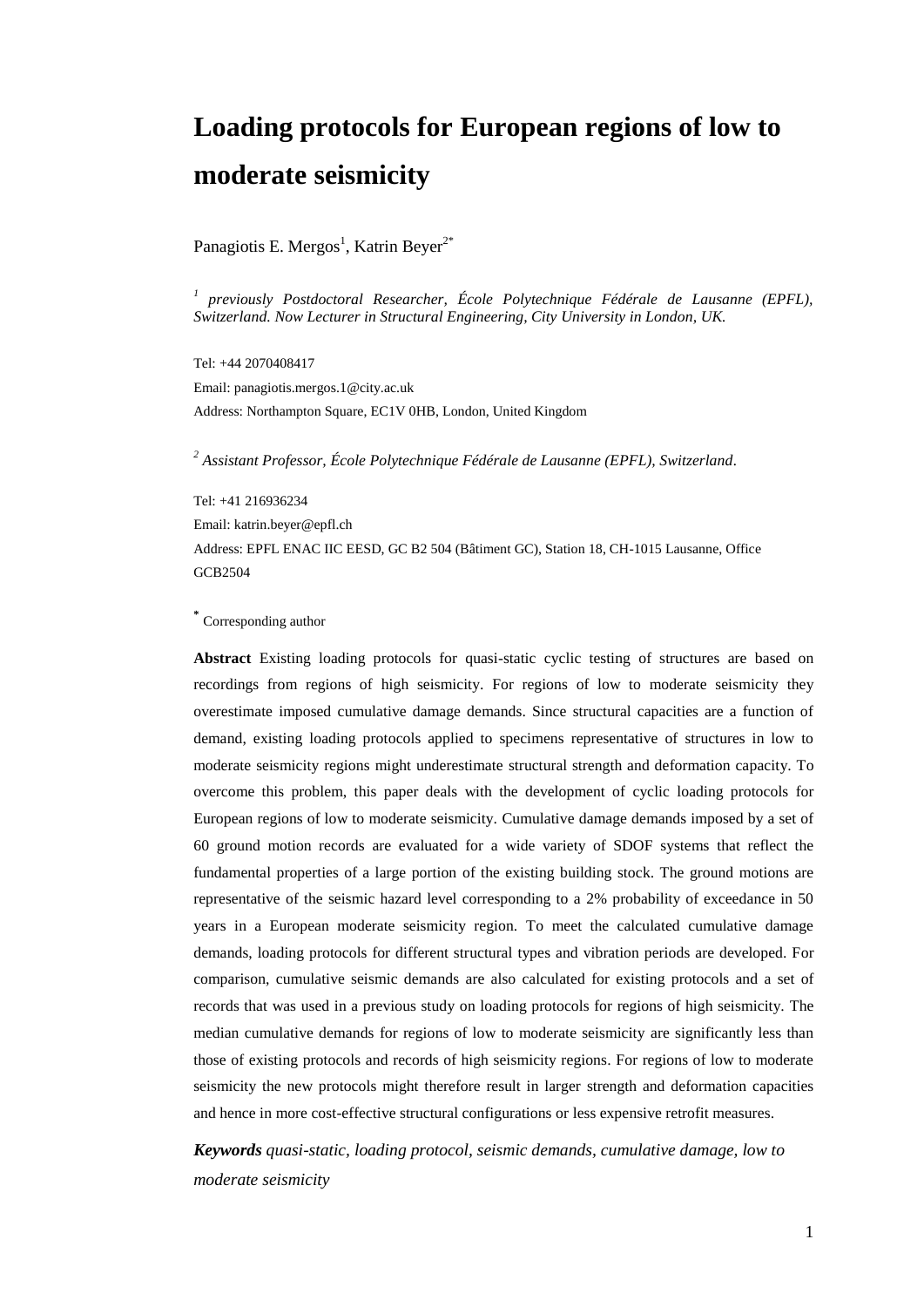## **1 INTRODUCTION**

Performance-based earthquake design and assessment requires reliable estimates of structural members' strength and deformation capacities. These capacities can often not be predicted accurately by analytical or numerical modelling and experimental testing is required. Most commonly, quasi-static cyclic tests are conducted where predefined displacement histories, named loading protocols, are applied at slow rates. When subjected to cyclic loading, strength and in particular deformation capacity of structural components depend on the imposed cumulative damage demand (Krawinkler *et al*. 2001). Hence, in order to yield realistic capacity estimates, loading protocols must reflect the estimated cumulative seismic demands for the region of interest. Gatto and Uang (2003), for example, examined the effects of the imposed loading protocols on the structural capacities of woodframe shear walls. They observed that woodframe shear walls subjected to the SPD loading protocol (Porter 1987), which is known to overestimate seismic demands even for regions of high seismicity, had in average a 25% lower ultimate strength capacity and a 47% lower ultimate deformation capacity than woodframe shear walls tested with the CUREE protocol for ordinary ground motions (Krawinkler *et al*. 2001), which represents better the anticipated seismic demand for regions of high seismicity. Moreover, the failure type observed for the SPD protocol was not the one developed in real earthquakes.

Several loading protocols have been developed in the literature for different types of structural and non-structural components. A list of these protocols includes but is not limited to: SPD protocol (Porter 1987), ATC-24 protocol (ATC 1992), Crescendo protocol (Behr and Belarbi 1996), SAC protocol (Clark *et al*. 1997), protocol for steel moment frames (Krawinkler *et al*. 2000), CUREE protocols (Krawinkler *et al*. 2001), EN-12512 protocol (EN 2001), AISC protocol (AISC 2005), protocol for short links in eccentrically braced frames (Richards and Uang 2006), FEMA-461 protocols (FEMA 2007), ISO protocol (ISO 2010), SUNY-Buffalo NCS protocol (Retamales *et al*. 2011) and the protocol for non-structural window systems (Hutchinson *et al*. 2011).

All of the above protocols have been developed for regions of high seismicity. However, earthquakes in these regions impose in average higher cumulative damage demands than earthquakes in regions of low to moderate seismicity (Kramer 1996). Hence, existing loading protocols may overestimate seismic demands for regions of low to moderate seismicity and therefore underestimate force and/or deformation capacity leading to uneconomic or even unfeasible structural designs and retrofit solutions.

Furthermore, many of the existing loading protocols have not been developed to conform to the performance objectives prescribed in modern seismic design codes like EC8-Part 3 (CEN 2005). More specifically, they have been developed for seismic hazard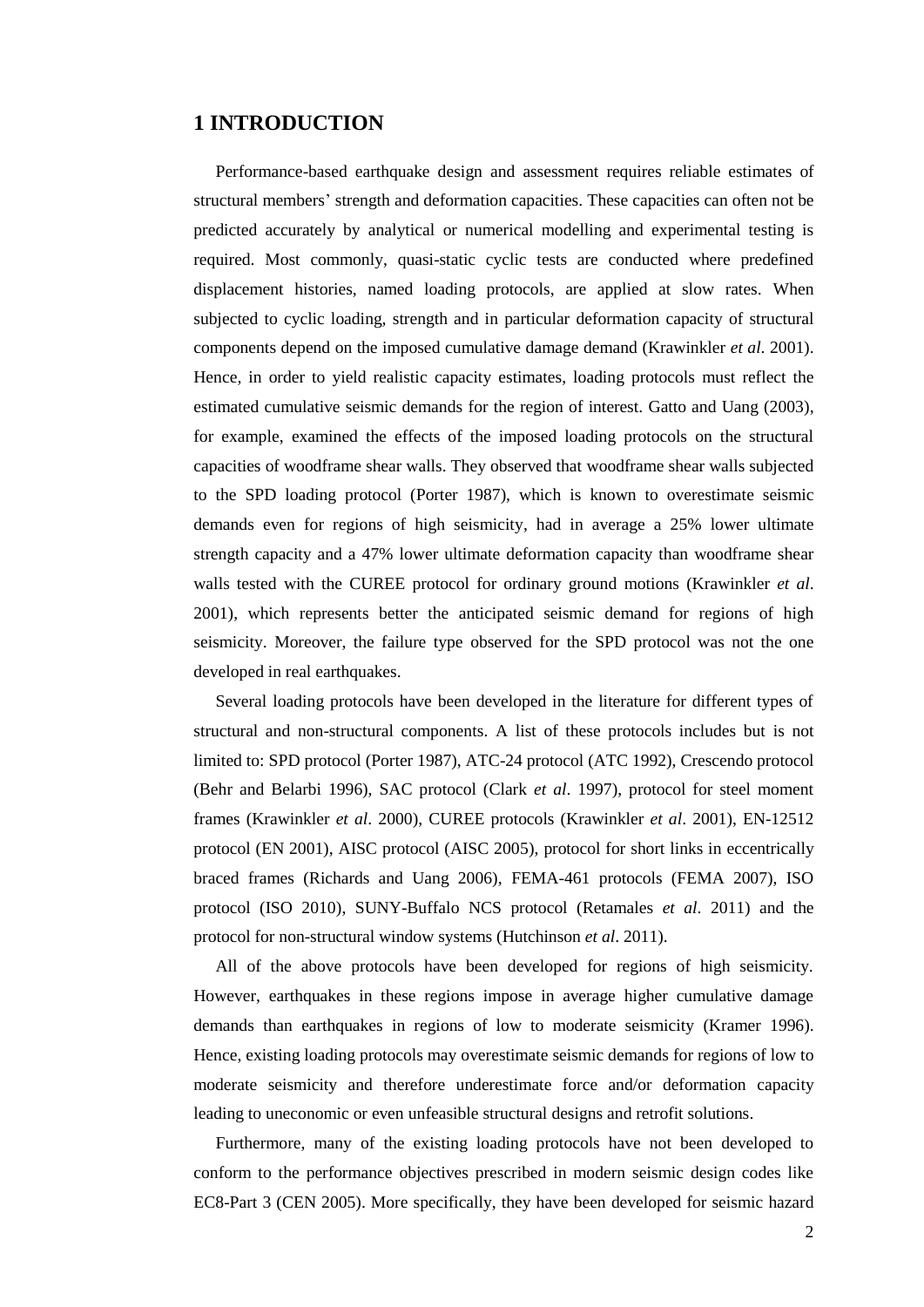levels corresponding to the 10% probability of exceedance in 50 years and not the 2% probability of exceedance in 50 years, which is the basis for determining displacement capacities in accordance with EC8-Part 3 as will be explained in Section 2.1.

This study develops quasi-static cyclic loading protocols representative of the seismic demand in European low to moderate seismicity regions. The protocols are applicable to a wide range of structures and were developed as follows: 1) selection and scaling of ground motion records; 2) selection of representative structural systems; 3) calculation of cumulative seismic demands and 4) construction of loading protocols. The following sections outline these steps in detail.

## **2 SELECTION AND SCALING OF GROUND MOTIONS**

### **2.1 Seismic hazard level**

EC8-Part 3 deals with the assessment and retrofitting of buildings (CEN 2005) and has fully adopted the performance-based approach (Fardis 2009). It addresses three distinguished limit states: "Damage Limitation" (DL), "Significant Damage" (SD) and "Near Collapse" (NC) limit state. According to EC8-Part 3, the protection normally considered appropriate for ordinary new buildings is achieved by selecting the following values for the return periods: a 225 years return period (20% probability of exceedance in 50 years) for the DL limit state, a 475 years return period (10/50) for the SD limit state and a 2475 years return period (2/50) for the NC limit state. The design objectives in EC8- Part 3 for non-brittle structural failures are satisfied when the deformation demands for each seismic hazard level do not exceed the respective deformation capacities for the corresponding performance level.

EC8-Part 3 defines deformation capacities  $\Delta_{NC}$  at the NC performance level as the deformation related to a 20% drop of the peak strength. Deformation capacities  $\Delta_{SD}$  for the SD performance level are then determined as a fraction of  $\Delta_{NC}$  (e.g. 75% for concrete members and unreinforced masonry piers). Hence, in order to calculate deformation capacities for both limit states,  $\Delta_{NC}$  needs to be estimated.

Unlike often assumed, force and deformation capacities of structural members are not independent of, but are rather related to demands. Hence, in order to establish by means of quasi-static cyclic testing reliable estimates of  $\Delta_{NC}$  that are consistent with EC8 design objectives, the imposed loading protocol should represent the 2/50 seismic hazard level. For this reason, selection and scaling of the ground motion records in this study aim at representing the cumulative demand imposed by this seismic hazard level.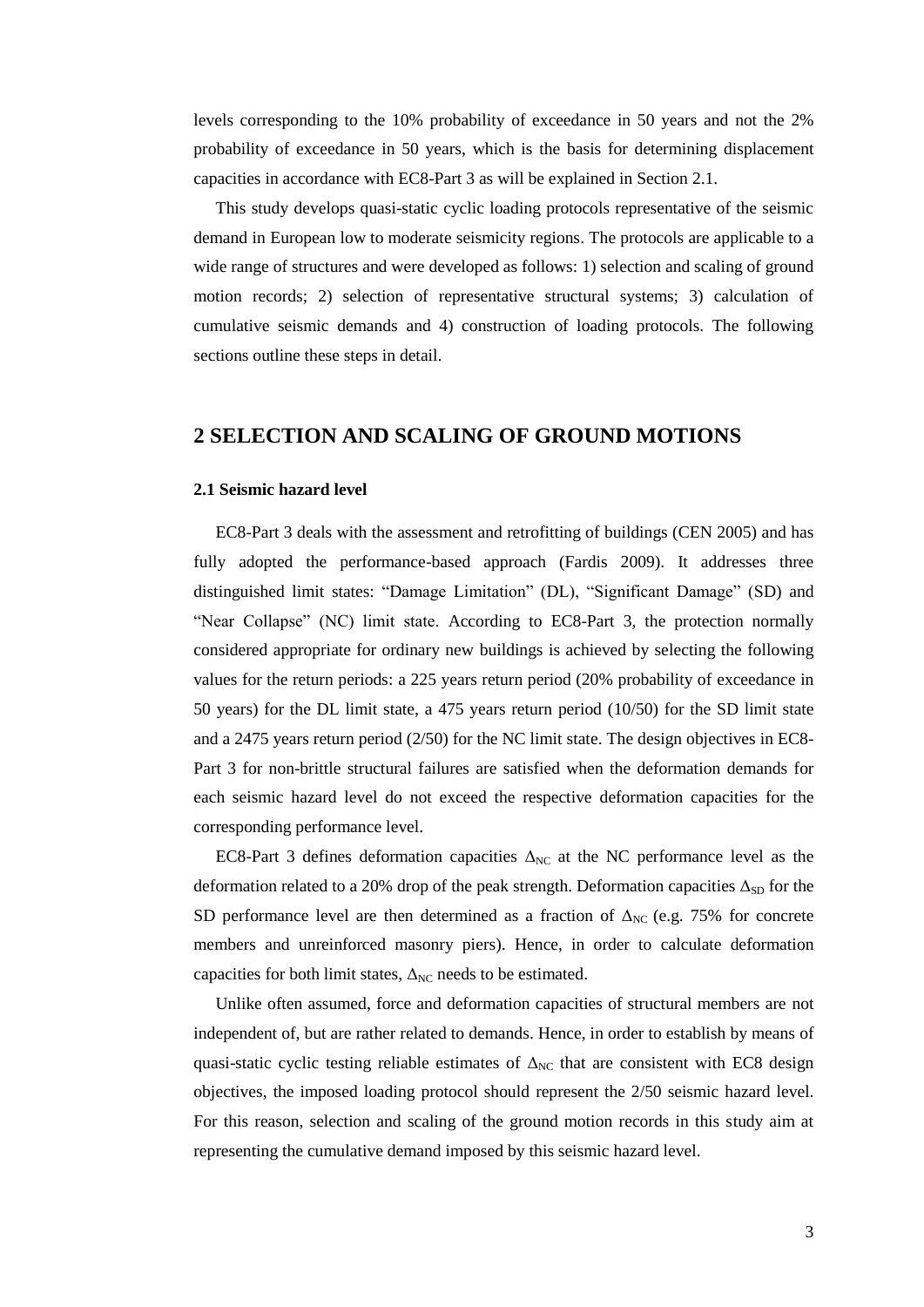#### **2.2 Selection of ground motion records**

This section presents the selection and scaling of ground motion records representative of European regions of low to moderate seismicity for the 2/50 seismic hazard level. The city of Sion in Switzerland is used as a representative region of low to moderate seismicity. It is situated in the Rhone Valley and the design PGA for ground type C is 0.16·1.15=0.184g for the 10/50 hazard level. For this site, de-aggregation of hazard results for the 2/50 seismic hazard level are readily available (Giardini *et al*. 2004).

The criteria applied for selecting the ground motion records are the following:

- Only real records are used since artificial records do not always reflect the real phasing of seismic waves, cycles of motion and therefore input energy (Iervolino *et al.* 2008).
- Ordinary and not near fault records (characterized by long-period velocity pulses) are selected. This decision assures more conservative estimates of the number of cycles and the imposed cumulative damage effects (Krawinkler *et al*. 2001).
- All records stem from the European Strong Motion Database (Ambraseys *et al*. 2004).
- Magnitude-distance pairs (M, R) of the selected records are compatible with the deaggregation results from the probabilistic hazard analysis for the site of Sion and the 2/50 seismic hazard level. All ground motions have therefore a moment magnitude within the range  $4.3 \le M_w \le 6.6$  and an epicentral distance within the range 5 km  $\le R \le 33$ km. Not only the overall magnitude and distance ranges, but also the distribution of the selected ground motion (M, R) pairs reflect Sion's de-aggregation results.
- Accelerograms recorded only at ground types B and C according to EC8-Part 1 classification are selected, which represent the most common types of soil. Similar soil types in terms of average shear wave velocity have been considered by Krawinkler *et al*. (2001). This means that rock sites (ground type A) and very soft soil sites (ground types D and E) are not examined herein.
- Typically only one record per seismic event is selected. This is done in order to avoid a bias towards a particular seismic event. However, in limited cases where seismic events were recorded at significantly different epicentral distances more than one record is selected.
- All ground motion records have peak ground accelerations (PGAs) higher than 0.04g. This criterion is used in order to avoid large scaling factors. Furthermore, it is consistent with the very low seismicity limit recommended by EC8-Part 1 below which seismic provisions do not need to be applied (EC8-Part 1 §3.2.1(5)).

By applying the afore-described criteria, 60 ground motion records were selected. The characteristics of these records are summarized in Table 1. In addition to the 60 ground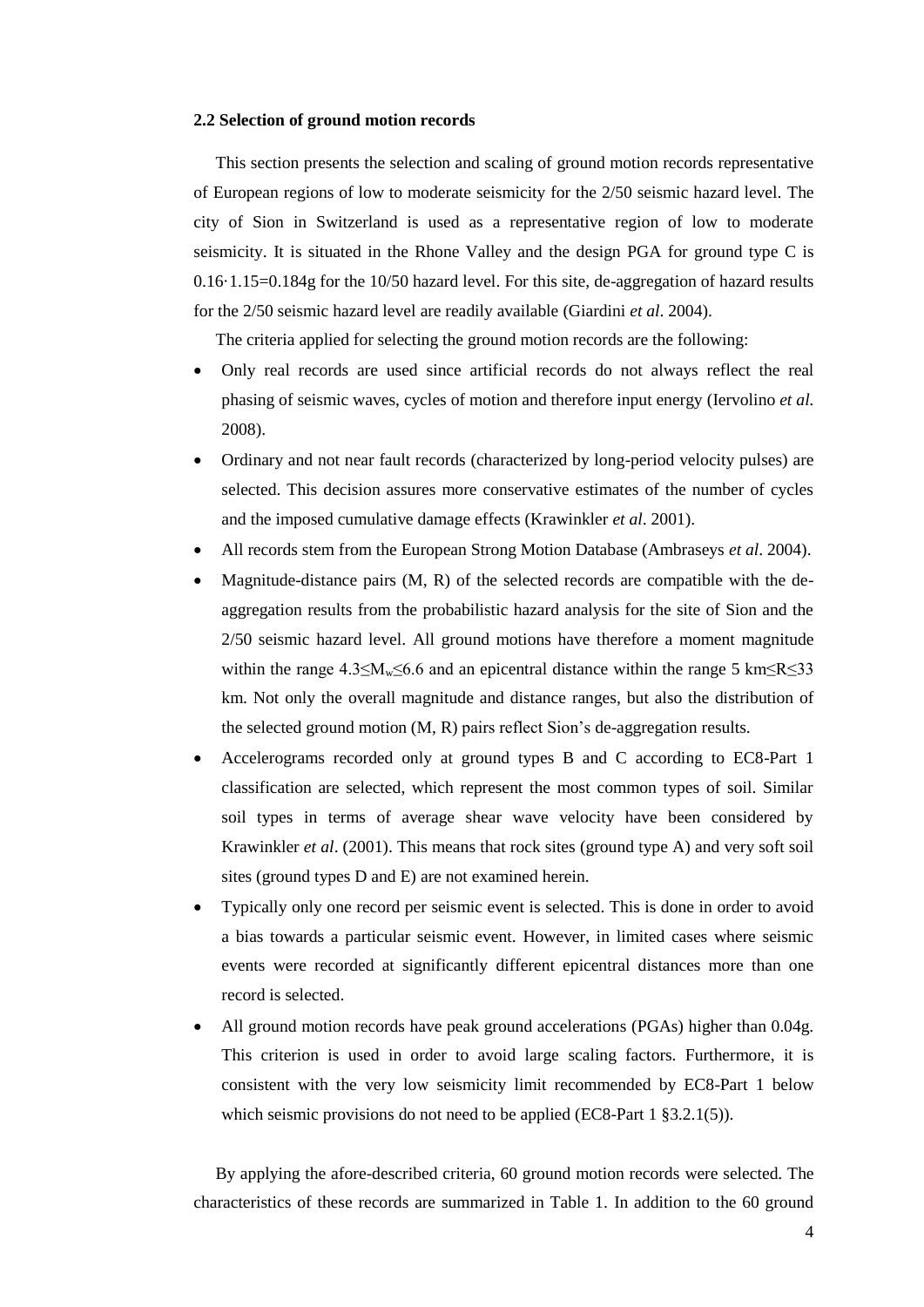motion records representative of low to moderate seismicity regions, the 20 ground motion records employed for developing several protocols for high seismicity regions (e.g. Krawinkler *et al.* 2001, FEMA-461 2007) are also examined for comparison reasons.

The loading protocols developed in this study aim at representing cumulative seismic demands of a main shock. Foreshocks, aftershocks or even the complete earthquake sequence a structure may face during its lifetime could also be considered for the derivation of loading protocols but this is outside the scope of this study.

Table 1: Ground motion records representative for European low to moderate seismicity regions

| <b>Earthquake Name</b>      | Year<br><b>Distance</b> |                | Magnitude | <b>PGA</b> | Ground       | <b>Direction</b> |  |
|-----------------------------|-------------------------|----------------|-----------|------------|--------------|------------------|--|
|                             |                         | R(km)          | $M_{w}$   | (g)        | type         |                  |  |
| Sarti                       | 1993                    | 8              | 4.3       | 0.06       | B            | Y                |  |
| Kyllini (aftershock)        | 1988                    | 10             | 4.3       | 0.04       | B            | X                |  |
| Near E coast of Zakynthos   | 1990                    | 5              | 4.5       | 0.04       | B            | Y                |  |
| Pyrgos (aftershock)         | 1993                    | 10             | 4.8       | 0.05       | $\mathbf C$  | Y                |  |
| Almiros (aftershock)        | 1980                    | 10             | 4.8       | 0.06       | B            | X                |  |
| Friuli (aftershock)         | 1976                    | 10             | 4.9       | 0.08       | B            | Y                |  |
| Patras                      | 1988                    | 5              | 4.9       | 0.11       | B            | X                |  |
| Pyrgos (foreshock)          | 1993                    | $\overline{7}$ | 4.9       | 0.10       | $\mathsf{C}$ | X                |  |
| Levkas island               | 1994                    | 9              | 4.9       | 0.06       | B            | X                |  |
| Izmit (aftershock)          | 1999                    | 9              | 4.9       | 0.11       | C            | X                |  |
| <b>Ierissos</b>             | 1983                    | 8              | 5.1       | 0.13       | B            | X                |  |
| Paliouri                    | 1994                    | 5              | 5.1       | 0.06       | B            | X                |  |
| Campano Lucano (aftershock) | 1981                    | 5              | 5.2       | 0.07       | B            | X                |  |
| Near coast of Preveza       | 1985                    | 13             | 5.2       | 0.05       | B            | X                |  |
| Kozani (aftershock)         | 1995                    | 9              | 5.2       | 0.16       | B            | Y                |  |
| Friuli (aftershock)         | 1976                    | 15             | 5.3       | 0.11       | B            | Y                |  |
| Dursunbey                   | 1979                    | 6              | 5.3       | 0.29       | B            | Y                |  |
| Gulf of Corinth             | 1993                    | 10             | 5.3       | 0.07       | B            | X                |  |
| Umbria Marche (aftershock)  | 1997                    | $\tau$         | 5.3       | 0.13       | $\mathsf{C}$ | Y                |  |
| Etolia                      | 1988                    | 20             | 5.3       | 0.04       | B            | Y                |  |
| Javakheti Highland          | 1990                    | 15             | 5.4       | 0.04       | B            | Y                |  |
| Pyrgos                      | 1993                    | 10             | 5.4       | 0.15       | $\mathsf{C}$ | X                |  |
| Komilion                    | 1994                    | 12             | 5.4       | 0.06       | B            | Y                |  |
| Umbria                      | 1984                    | 19             | 5.6       | 0.21       | B            | X                |  |
| Racha (aftershock)          | 1991                    | 17             | 5.6       | 0.08       | B            | X                |  |
| Umbria Marche (aftershock)  | 1997                    | 20             | 5.6       | 0.10       | B            | X                |  |
| Umbria Marche (aftershock)  | 1997                    | 13             | 5.6       | 0.09       | $\mathsf{C}$ | X                |  |
| Patras                      | 1993                    | 10             | 5.6       | 0.19       | B            | Y                |  |
| Kefallinia island           | 1992                    | 14             | 5.6       | 0.23       | B            | Y                |  |
| Masjed-E-Soleyman           | 2002                    | 13             | 5.6       | 0.06       | B            | Y                |  |
| Umbria Marche               | 1997                    | 25             | 5.7       | 0.07       | $\mathsf{C}$ | Y                |  |
| Harbiye                     | 1997                    | 19             | 5.7       | 0.13       | B            | X                |  |
| Ionian                      | 1973                    | 15             | 5.8       | 0.25       | C            | Y                |  |
| Valnerina                   | 1979                    | 23             | 5.8       | 0.04       | B            | X                |  |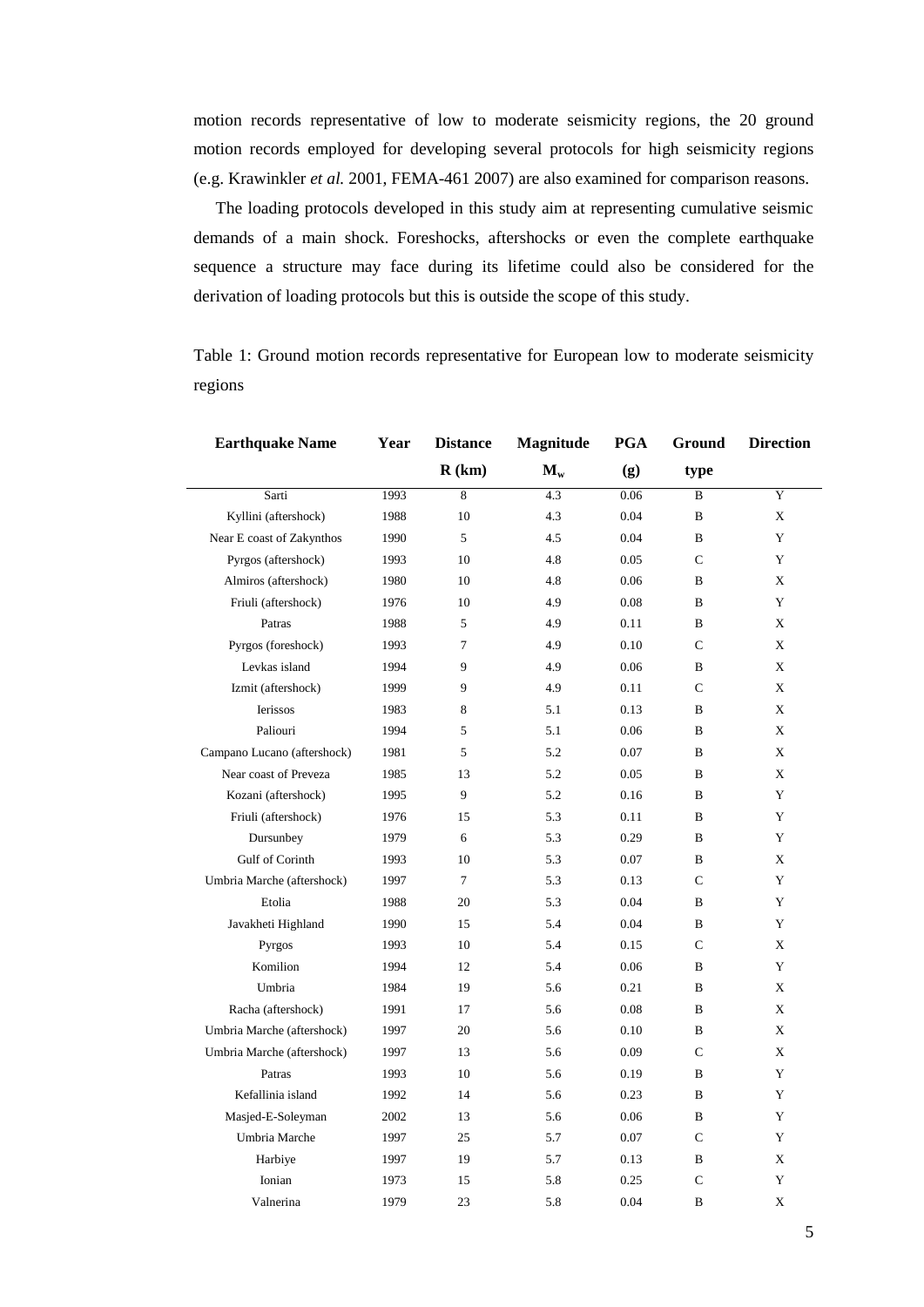| Lazio Abruzzo              | 1984 | 16     | 5.9 | 0.15 | $\mathsf{C}$  | X           |
|----------------------------|------|--------|-----|------|---------------|-------------|
| Kalamata                   | 1986 | 10     | 5.9 | 0.30 | $\, {\bf B}$  | Y           |
| Kyllini                    | 1988 | 14     | 5.9 | 0.15 | B             | X           |
| Chenoua                    | 1989 | 29     | 5.9 | 0.29 | $\mathsf{C}$  | X           |
| Firuzabad                  | 1994 | 20     | 5.9 | 0.04 | B             | X           |
| Firuzabad                  | 1994 | $\tau$ | 5.9 | 1.06 | B             | Y           |
| Friuli (aftershock)        | 1976 | 9      | 6   | 0.11 | $\mathsf{C}$  | X           |
| <b>Basso Tirreno</b>       | 1978 | 18     | 6   | 0.07 | $\mathsf{C}$  | X           |
| Umbria Marche              | 1997 | 11     | 6   | 0.52 | B             | $\mathbf X$ |
| Umbria Marche              | 1997 | 23     | 6   | 0.08 | B             | Y           |
| Ano Liosia                 | 1999 | 20     | 6   | 0.16 | B             | Y           |
| Ano Liosia                 | 1999 | 14     | 6   | 0.31 | B             | Y           |
| Mt. Vatnafjoll             | 1987 | 31     | 6   | 0.06 | B             | Y           |
| Faial                      | 1998 | 11     | 6.1 | 0.42 | $\mathsf{C}$  | X           |
| Volvi                      | 1978 | 29     | 6.2 | 0.15 | $\mathcal{C}$ | Y           |
| Montenegro (aftershock)    | 1979 | 8      | 6.2 | 0.27 | B             | Y           |
| Montenegro (aftershock)    | 1979 | 21     | 6.2 | 0.17 | B             | X           |
| Kefallinia (aftershock)    | 1983 | 9      | 6.2 | 0.23 | $\, {\bf B}$  | Y           |
| Alkion                     | 1981 | 25     | 6.3 | 0.12 | $\mathsf{C}$  | Y           |
| Adana                      | 1998 | 30     | 6.3 | 0.27 | $\mathsf{C}$  | Y           |
| Dinar                      | 1995 | 8      | 6.4 | 0.32 | $\mathsf{C}$  | Y           |
| South Iceland (aftershock) | 2000 | 12     | 6.4 | 0.39 | $\bf{B}$      | Y           |
| South Iceland (aftershock) | 2000 | 21     | 6.4 | 0.16 | B             | Y           |
| South Iceland              | 2000 | 17     | 6.5 | 0.40 | $\mathbf{B}$  | X           |
| Alkion                     | 1981 | 19     | 6.6 | 0.17 | $\mathsf{C}$  | Y           |
| Panisler                   | 1983 | 33     | 6.6 | 0.13 | B             | X           |

#### **2.3 Scaling of ground motion records**

The selected ground motion records are scaled one by one in order to match the spectral acceleration of the horizontal elastic spectrum of EC8 for the 2/50 seismic hazard level at the fundamental period of the structure. The same procedure was adopted by Krawinkler *et al*. (2001). The target EC8 elastic spectrum is derived for soil class C. The PGA for the 2/50 seismic hazard level is calculated by multiplying the PGA for the 10/50 hazard level by the importance factor  $\gamma_I$  in EC8-Part 1 (CEN 2004):

$$
\gamma_{I} = \left(\frac{P_{L}}{P_{LR}}\right)^{-1/k} = \left(\frac{2}{10}\right)^{-1/3} \approx 1.71
$$
 (1)

In this equation,  $P_L$  is the target probability of exceedance in 50 years (2%) and  $P_{LR}$  is the reference probability of exceedance in 50 years (10%). The parameter k is an exponent that depends on the seismicity and which, according to EC8, is generally of the order of 3. The PGA on rock for the 10/50 seismic hazard level and the site of Sion is taken equal to 0.16g (SIA 2003), while for the high seismicity earthquakes it is taken equal to 0.40g. The latter value applied to the EC8 spectrum yields the same plateau acceleration as the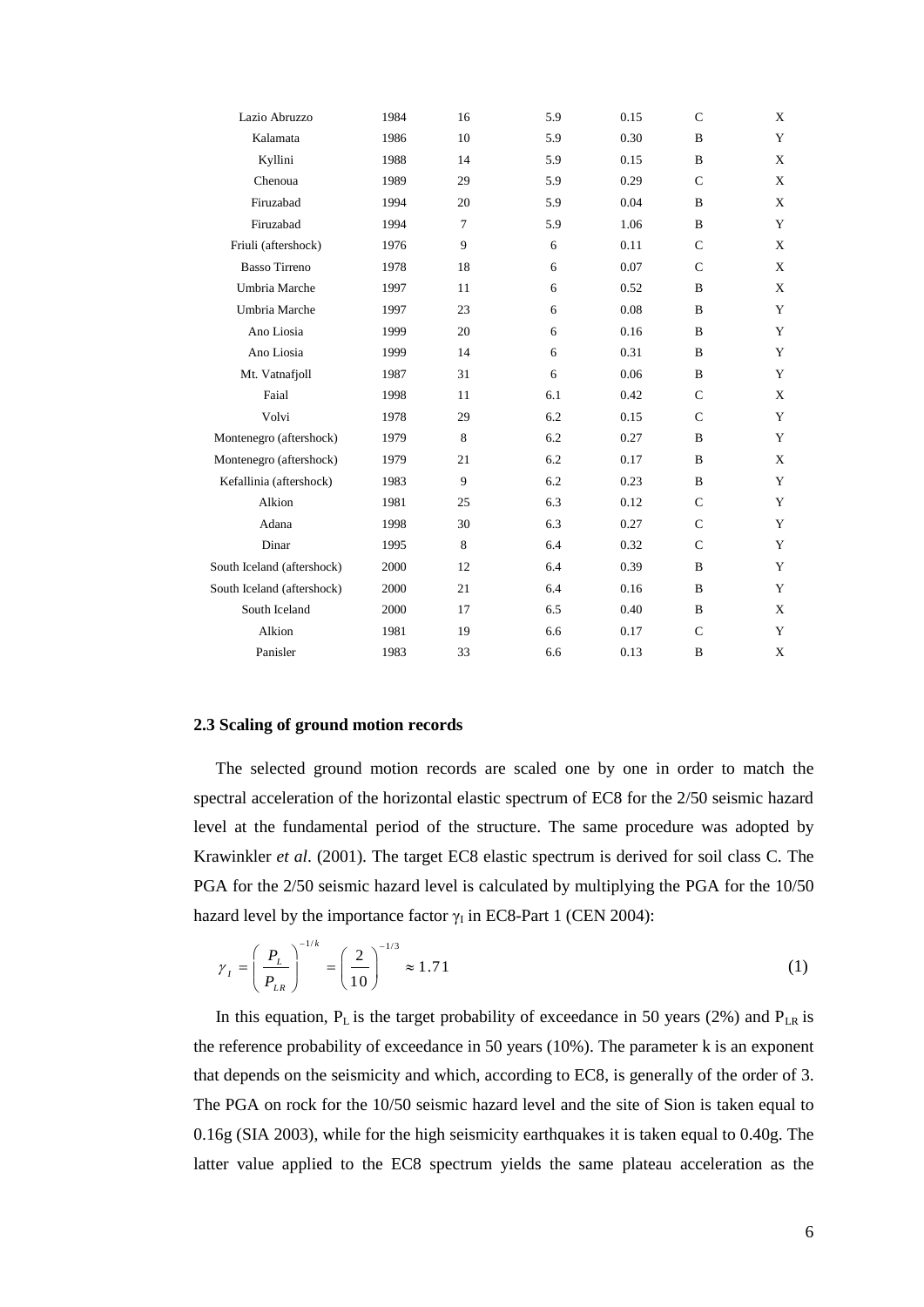response spectrum employed in the study by Krawinkler *et al*. (2001) who examined the seismic demand for regions of high seismicity for the 10/50 hazard level.

# **3 SELECTION OF REPRESENTATIVE STRUCTURAL SYSTEMS**

Cumulative damage effects imposed by ground motions are strongly dependent on the type of structural system. Hence, structural systems representative of those that will be tested need to be examined when developing loading protocols. In this study, the following structural systems are considered: elastic systems, systems for which lateral resistance is provided by timber walls, reinforced concrete (RC) frames, RC walls, unreinforced masonry shear or rocking walls.

SDOF systems are employed to model the structural response. Previous studies comparing SDOF and MDOF systems (FEMA-461 2007) have revealed that for shortperiod MDOF systems the demand on the structural components is well correlated with the demand on the SDOF system representing the first mode. For long-period MDOF systems, higher mode effects may become more important. However, as it will be shown in the following, cumulative damage effects for long-period systems are much less significant than for short-period systems. Hence, only SDOF systems are considered within the scope of this study. Nevertheless, it should be kept in mind that the proposed loading protocols are not representative of structural systems with important higher mode effects or MDOF systems with a strong concentration of inelastic deformations (e.g. soft storeys).

To be representative of a particular structural system, the SDOF system has to be assigned an appropriate force-displacement hysteretic model (Fig. 1). Table 2 summarizes the structural systems and the corresponding hysteretic models employed in this study. Following the suggestions by Priestley *et al.* (2007), the 'fat' Takeda hysteretic model is applied for RC frames and the 'thin' Takeda hysteretic model for RC walls. The latter can also be used as rough approximation of the hysteretic response of unreinforced masonry shear walls (Aldemir *et al.* 2013, Ali *et al.* 2014). For rocking masonry walls a flagshaped hysteretic model is chosen. The Wayne Stewart hysteretic model is adopted for timber walls with the hysteretic parameter values that Stewart (1987) proposed for plywood sheathed timber walls. The elastic model is used for all structural systems expected to respond in the elastic domain even for the 2/50 seismic hazard level.

Table 2 summarises the range of periods of vibration T and post-yield stiffness ratios r (ratio of post-yield to elastic stiffness) of the SDOF systems that are considered in this study. The period range reflects typical fundamental periods of a large portion of the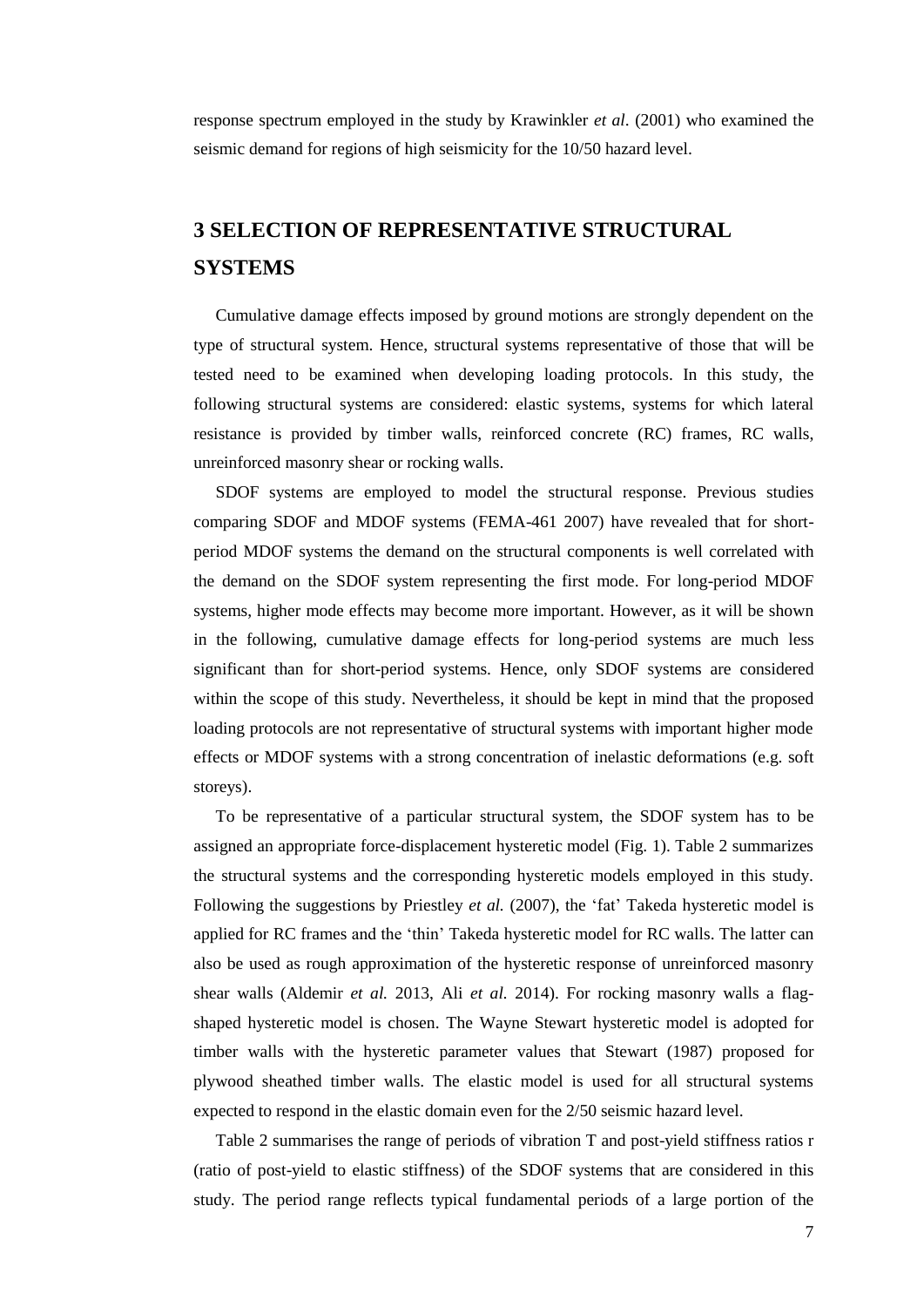existing building stock in Europe. The lowest period for RC frames is taken equal to 0.15s and not 0.10s as for the other structural systems. This is in line with the empirical formula in EC8-Part 1 (§4.3.3.2.2(3)) for estimating the fundamental period of vibration for single storey RC frames. Moreover, higher post-yield stiffness ratios have been adopted for timber walls than for other structural systems in accordance with experimental results by Stewart (1987).

The q-factors (Table 2) have been chosen following the recommendations in EC8-Part 1. The yield strength  $F_y$  of the SDOF systems is calculated from the ordinate of the EC8 design spectrum for the 10/50 seismic hazard level, the period T and the q-factor of the SDOF system. The viscous damping ratio  $\zeta$  is assumed equal to 5% for all structural systems. In total, 567 different SDOF systems are examined.

|                            |                                            | т                       |                                                                                                                            | q-factor       |  |
|----------------------------|--------------------------------------------|-------------------------|----------------------------------------------------------------------------------------------------------------------------|----------------|--|
| <b>Structural System</b>   | <b>Hysteretic model</b>                    | (sec)                   |                                                                                                                            |                |  |
| Infinitely elastic         | Elastic (EL)                               | 0.10, 0.20, 0.30, 0.50, |                                                                                                                            |                |  |
|                            |                                            | 0.75, 1.00, 1.50        | r<br>0.001, 0.01,<br>0.10, 0.40<br>0.001, 0.01.<br>0.05, 0.10<br>0.001, 0.01,<br>0.05, 0.10<br>0.001, 0.005,<br>0.01, 0.05 |                |  |
| Timber walls               | Wayne Stewart (WS)                         | 0.10, 0.20, 0.30, 0.50, |                                                                                                                            | 1.0, 2.0, 3.0, |  |
|                            |                                            | 0.75, 1.00, 1.50        |                                                                                                                            | 4.0, 5.0       |  |
| <b>RC</b> frames           | 'Fat' Takeda (FT)                          | 0.15, 0.30, 0.50, 0.75, |                                                                                                                            | 1.0, 2.0, 3.0, |  |
|                            |                                            | 1.00, 1.25, 1.50        |                                                                                                                            | 4.5, 6.0       |  |
| RC and masonry shear walls |                                            | 0.10, 0.20, 0.30, 0.50, |                                                                                                                            | 1.0, 2.0, 3.0, |  |
|                            | 'Thin' Takeda (TT)<br>$0.75, 1.00, 1.50^*$ |                         |                                                                                                                            | $4.5, 6.0^*$   |  |
| Masonry rocking walls      | Flag shaped (FS)                           | 0.10, 0.20, 0.30, 0.50, |                                                                                                                            | 1.0, 1.5, 2.0, |  |
|                            |                                            | 0.75, 1.00, 1.50        |                                                                                                                            | 2.5.3.0        |  |
|                            |                                            |                         |                                                                                                                            |                |  |

| Table 2: Characteristics of SDOF systems representing different structural systems |  |  |
|------------------------------------------------------------------------------------|--|--|
|------------------------------------------------------------------------------------|--|--|

\* For masonry shear walls only q-factor values of 1, 2 and 3 and vibration periods up to 0.5s are examined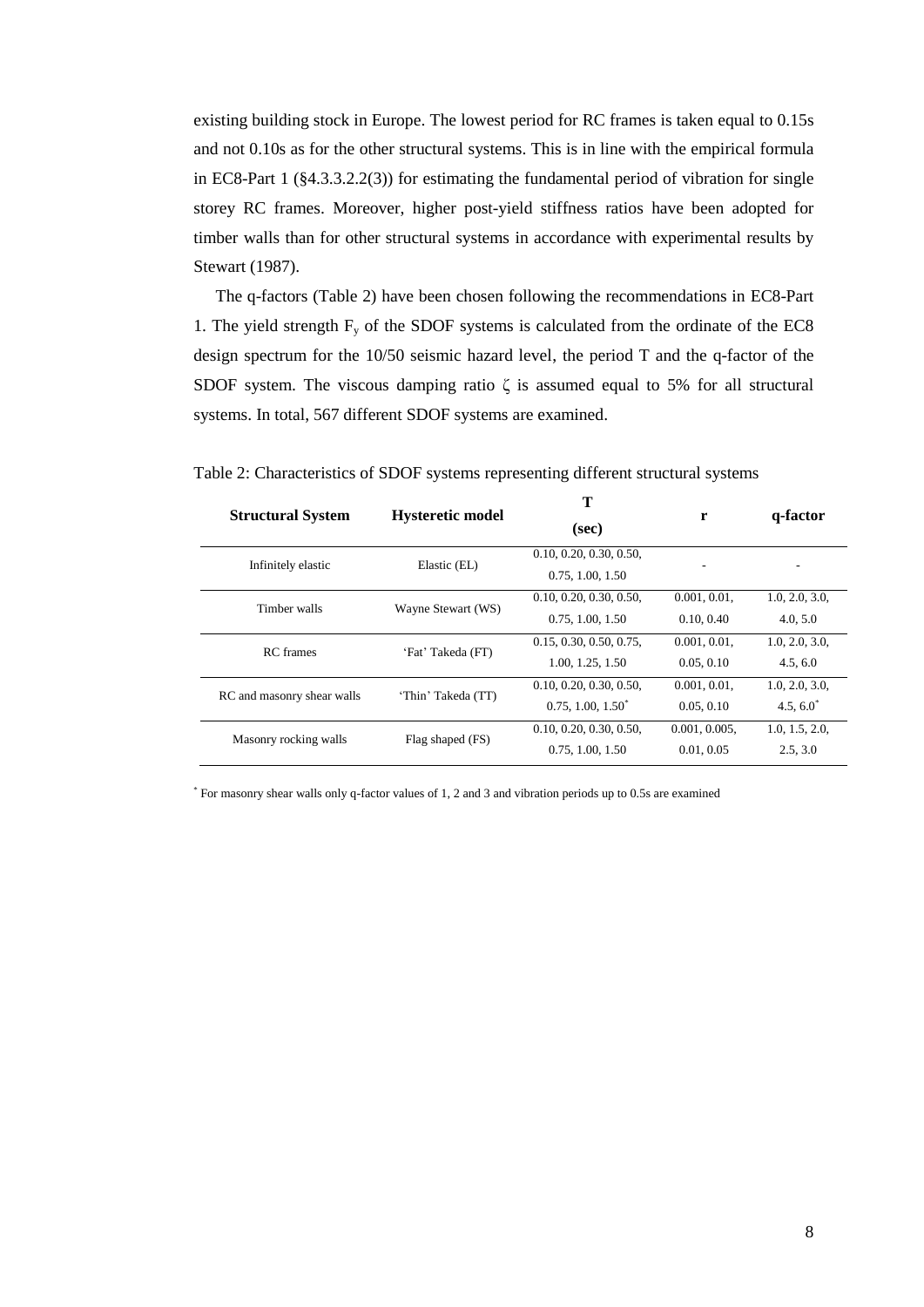

Fig. 1: Implemented hysteretic models: a) 'Fat' Takeda ( $\alpha$ =0.3,  $\beta$ =0.6); b) 'Thin' Takeda ( $\alpha$ =0.5); c) Wayne Stewart (α=0.38, β=1.09, γ=1.45, δ=0.25, ε=1.5, p=0); d) Flag- shaped (β=0.10)

# **4 CALCULATION OF SEISMIC DEMANDS**

This section evaluates the cumulative seismic demands imposed on the structural systems by the scaled ground motion records. To serve this goal, an application named Protocol.m is developed in MATLAB v7.11 (2010), which flowchart is presented in Fig. 2. In the following, the steps of the algorithm that were not covered in previous sections are outlined.



**Fig. 2**: Flowchart of Protocol.m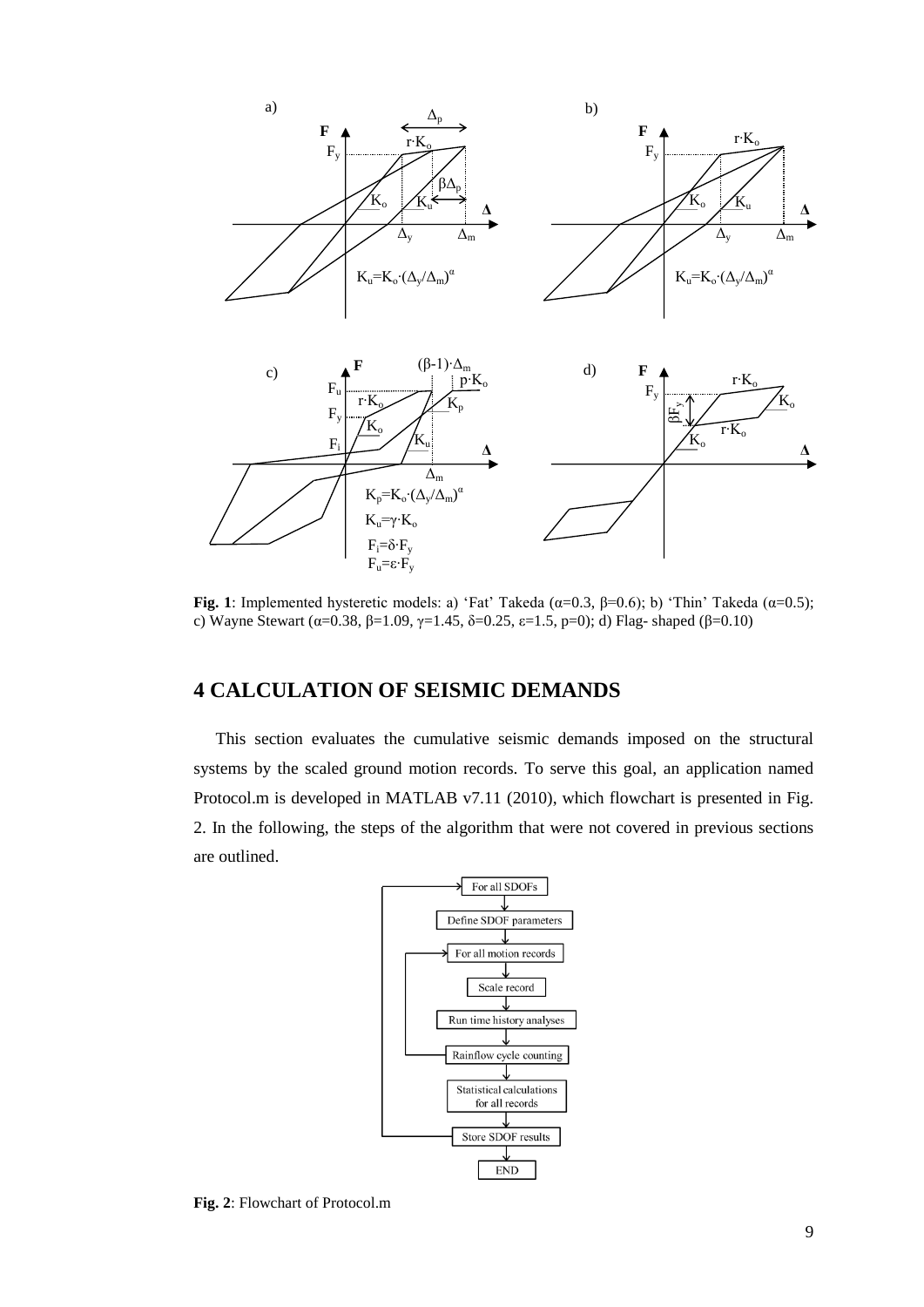#### **4.1 Time history analyses**

Linear and nonlinear time history analyses were carried out by means of the software RUAUMOKO (Carr 2012) using the Newmark constant acceleration integration algorithm and an analysis time step of 0.001s. Tangent stiffness proportional damping was applied as recommended by Priestley and Grant (2005). For each combination of SDOF system and ground motion record, Protocol.m writes the input file, executes RUAUMOKO and reads the output results. In total,  $567$  (SDOFs) x 80 (ground motions) =45360 time history analyses were conducted.

#### **4.2 Rainflow cycle counting**

Cumulative seismic damage effects are a function of the number, ranges, means and sequence of the imposed deformation cycles (Krawinkler *et al*. 2001). To determine the first three parameters, all displacement responses obtained by time history analyses of the SDOF systems are re-arranged using the simple rainflow cycle counting algorithm by Downing and Socie (1982). This method identifies cycles as closed hysteretic loops and provides their ranges (difference between maximum and minimum peak) and means (average value of minimum and maximum peak).

The calculated cycle ranges are centred with respect to zero and normalized with respect to the maximum cycle range divided by two. This assumes that the cycle means are close to zero and the displacement history can be approximated by symmetric cycles around a zero mean. This assumption is made in many previous studies (e.g. Krawinkler *et al*. 2001, FEMA-461 2007) and it is supported by the time history analysis results obtained in this study. Finally, normalized cycle ranges are arranged in descending order.

The afore-described methodology does not account for the sequence of the imposed cycles, which may become important for inelastic systems because their performance depends on the history of the previously applied damaging cycles (Krawinkler 2009). In this study, sequence effects are considered in an approximate manner by assuming that only pre-peak excursions cause significant damage and post-peak cycles are therefore neglected (Krawinkler *et al*. 2001, FEMA-461 2007). Pre-peak excursions are excursions before the last of the maximum or minimum displacement peak response. Limiting the cycles considered for loading protocols to pre-peak excursions only is based on the observation that cumulative seismic damage is caused mainly by 'primary' excursions that widen the envelope of response in the positive or negative direction (Krawinkler *et al*. 2001). Post-peak cycles are therefore assumed to cause only minor additional damage. On the other hand, all pre-peak excursions are considered as 'primary' excursions that impose larger demands than previous cycles and therefore cause significant structural damage.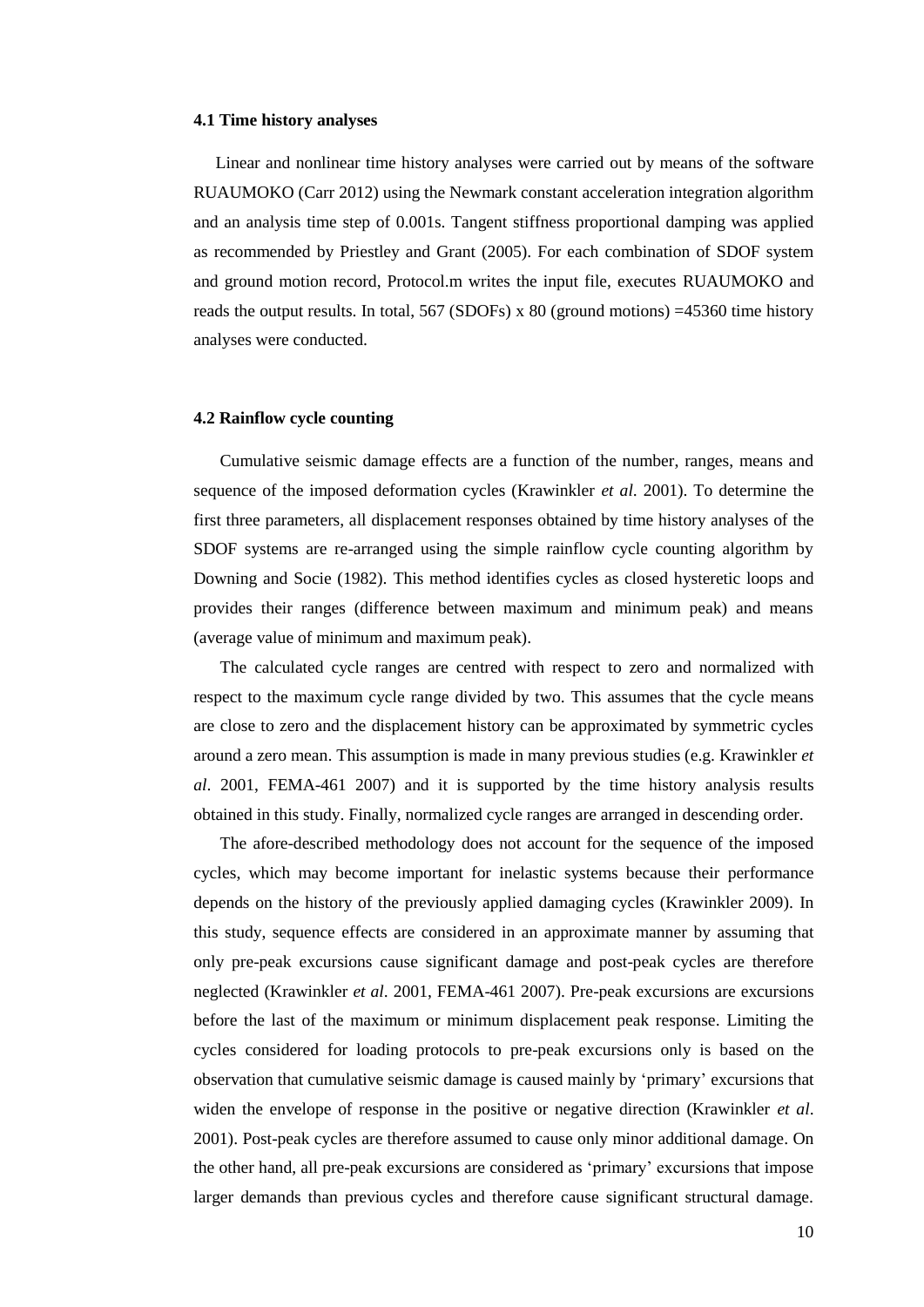Hence, neglecting the post-peak cycles but considering all pre-peak cycles as primary excursions under- and over-estimates the damaging effect of real cycle sequences respectively and therefore the two assumptions balance each other to some extent.

Fig. 3 summarizes the adopted methodology for a timber wall SDOF system with fundamental period T=0.20s, post-yield stiffness ratio  $r=1%$  and q-factor=1, which is subjected to the Umbria Marche (1997) aftershock ground motion record ( $M<sub>w</sub>=5.6$ , R=13km, PGA=0.09g, Soil type C). Fig. 3a presents the first 20s of the ground motion and Figs. 3b and 3c the lateral displacement and force responses of the SDOF system, respectively. In Fig. 3b the pre-peak response that will be used for determining the imposed cycle demands is highlighted. Fig. 3d presents the force vs. displacement hysteretic response. Following Wayne Stewart's hysteretic model, this response is characterized by significant pinching and cyclic strength deterioration. Note that inelastic response is developed despite the fact that this SDOF system was designed for q=1. The SDOF system responds in the inelastic range because it is examined for the 2/50 seismic hazard level while it was designed for the 10/50 seismic hazard level.

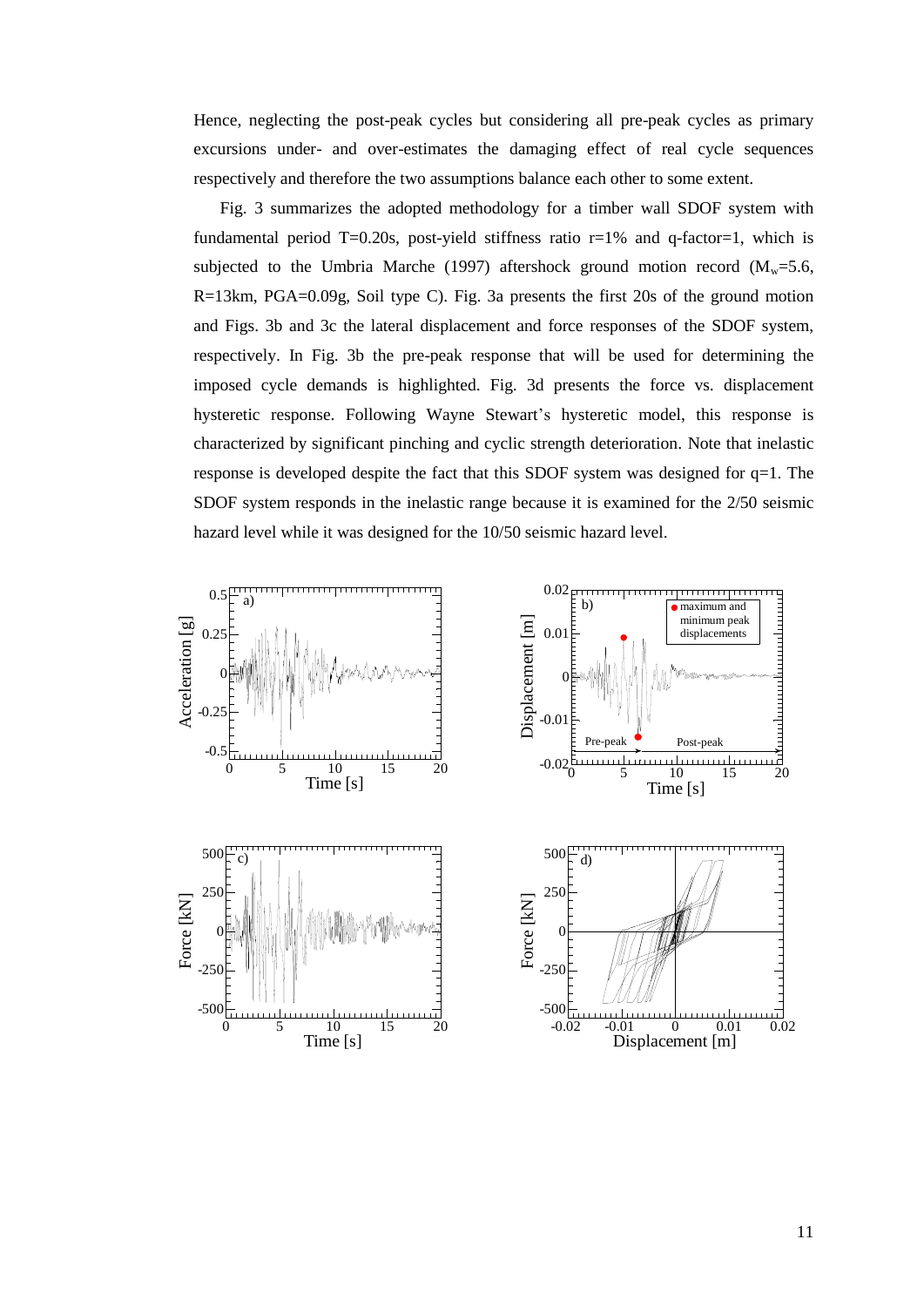

**Fig. 3**: Seismic demand on an example SDOF system representing a timber wall building with T=0.20s, r=1% and q=1 subjected to the Umbria Marche (1997) aftershock record: a) ground motion record; b) lateral displacement response; c) lateral force response; d) force-displacement hysteretic response; e) ordered cycle amplitudes; f) ordered normalized cycle amplitudes; g) normalized cycle means; h) empirical cumulative distribution function of cycle normalized amplitudes

Fig. 3e presents displacement cycle amplitudes, which are defined in the following as cycle ranges divided by 2. Cycle ranges are determined by the rainflow cycle counting method for the pre-peak displacement response of Fig. 3b, then they are centred with respect to zero and finally they are placed in descending order. For example, using rainflow counting, the range of the maximum cycle of the pre-peak displacement response in Fig. 3b was calculated to be 0.022m. This results in a symmetric cycle with a displacement amplitude of 0.011m around a zero mean. In addition, Fig. 3f shows the same amplitudes normalized with respect to the maximum amplitude. As a result, normalized amplitudes of the first cycle are equal to 1 and of the remaining cycles less than one.

Fig. 3g presents calculated cycle means normalized with respect to the maximum cycle amplitude. Cycle numbers correspond to the ones of Figs. 3e and 3f. The figure shows that for the first cycles, which have important amplitudes, cycle means are close to zero which supports the adopted simplification of neglecting the effect of the mean value when deriving standardized loading histories. In the same figure, it can be seen that the mean of the  $18<sup>th</sup>$  cycle is significant. However, the range of this cycle is very small as depicted in Fig. 3f and the effect of this cycle on the whole response therefore rather negligible.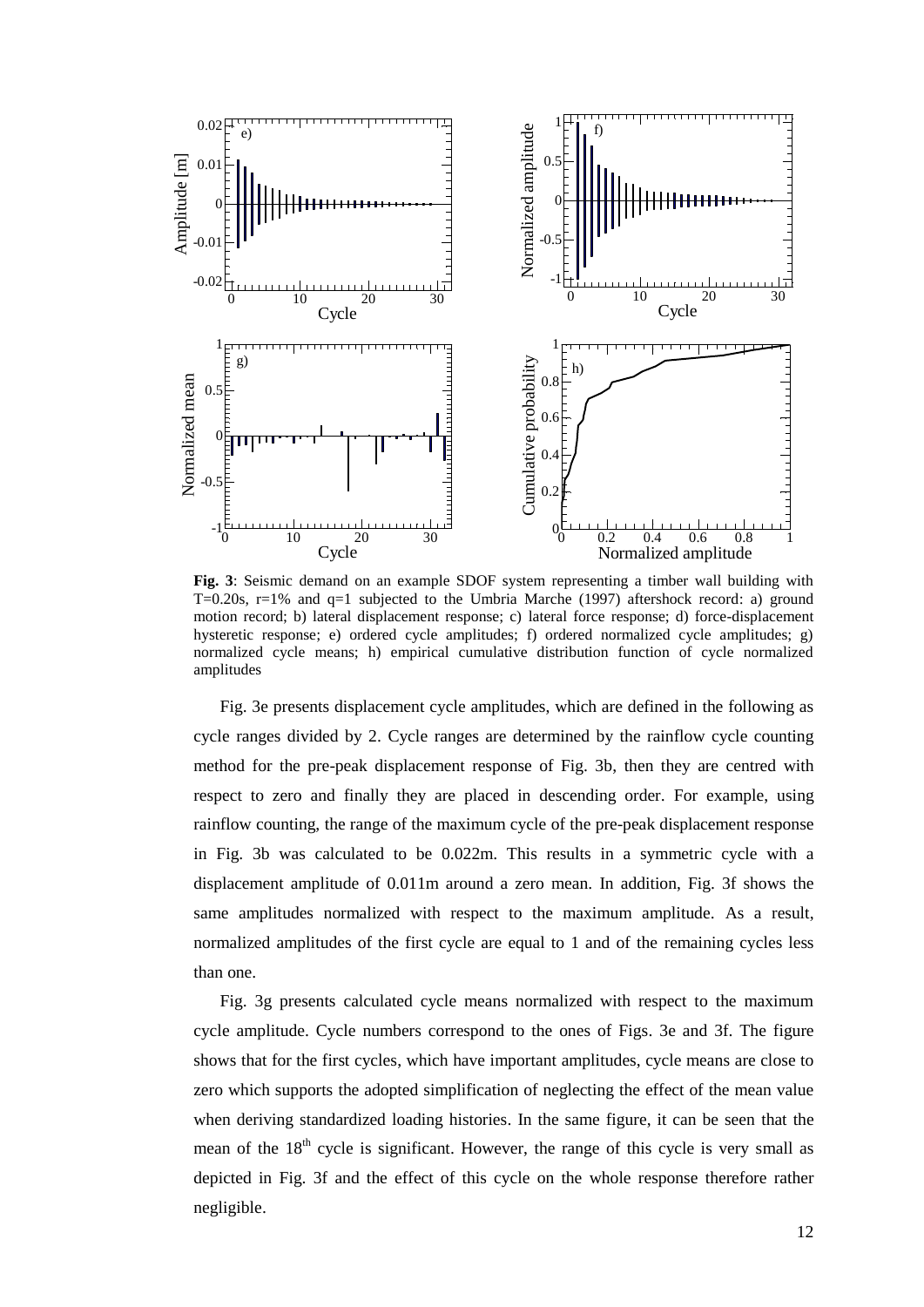Fig. 3h illustrates the obtained cumulative distribution function (CDF) of the normalized amplitudes. It shows that 90% of the cycles have amplitudes smaller than 50% of the maximum cycle's amplitude. Hence, the majority of cycles have rather small amplitudes.

#### **4.3 Statistical evaluation of normalized cycle amplitudes**

As proposed by FEMA-461, the loading protocols will reflect the median values of the normalized cycle amplitudes. This is in good agreement with EC8-Part 1 (§4.3.3.4.3(4)) which allows that the average value of all analyses is used as design value if the response is obtained from more than 7 different accelerograms.

To analyse the data of each SDOF system, the median values of the normalized cycle amplitudes of the two sets of records are evaluated. The first set comprises the 60 ground motion records for the low to moderate seismicity case (see Table 1) and the second set the 20 ground motion records for the high seismicity case (Krawinkler *et al*. 2001). The median normalized cycle amplitudes are calculated as the median of the  $1<sup>st</sup>$ ,  $2<sup>nd</sup>$ ,  $3<sup>rd</sup>$ , ... largest cycle of all ground motion records of one set (FEMA-461 2007). As all amplitudes have been normalized by the maximum amplitude and arranged in descending order, the amplitudes of all first cycles are equal to one and therefore also their median is equal to one. For the  $2<sup>nd</sup>$ ,  $3<sup>rd</sup>$ , ... largest cycle the median values of the normalized amplitudes are always smaller than one.

Fig. 4a presents the medians of normalized cycle amplitudes for the example SDOF system of the previous section and the low to moderate seismicity records. Only damaging cycles are shown. Damaging cycles are considered herein as cycles with amplitudes greater than a threshold value below which imposed damage may be considered negligible. Clearly, the latter limit depends on many parameters. Following the assumption by Krawinkler *et al*. (2001), cycles with normalized amplitudes greater than  $\delta_{0}$ =0.05 are considered as damaging in this study.

Fig. 4b presents a comparison of median normalized cycle amplitudes and median cycle means normalized again to the maximum cycle amplitude for the same SDOF system. From this figure it is evident that median normalized cycle means remain constantly close to zero (maximum value is 0.12). Hence, mean effects (i.e. asymmetric cycles) can be ignored with reasonable accuracy as mentioned before. This may be attributed first to the fact that only ordinary and not near fault records are examined and second to the fact that only pre-peak response is examined in this study. Mean effects become more important as the degree of inelasticity (q-factor) increases. However, Section 5 will show that construction of loading protocols is governed by SDOF systems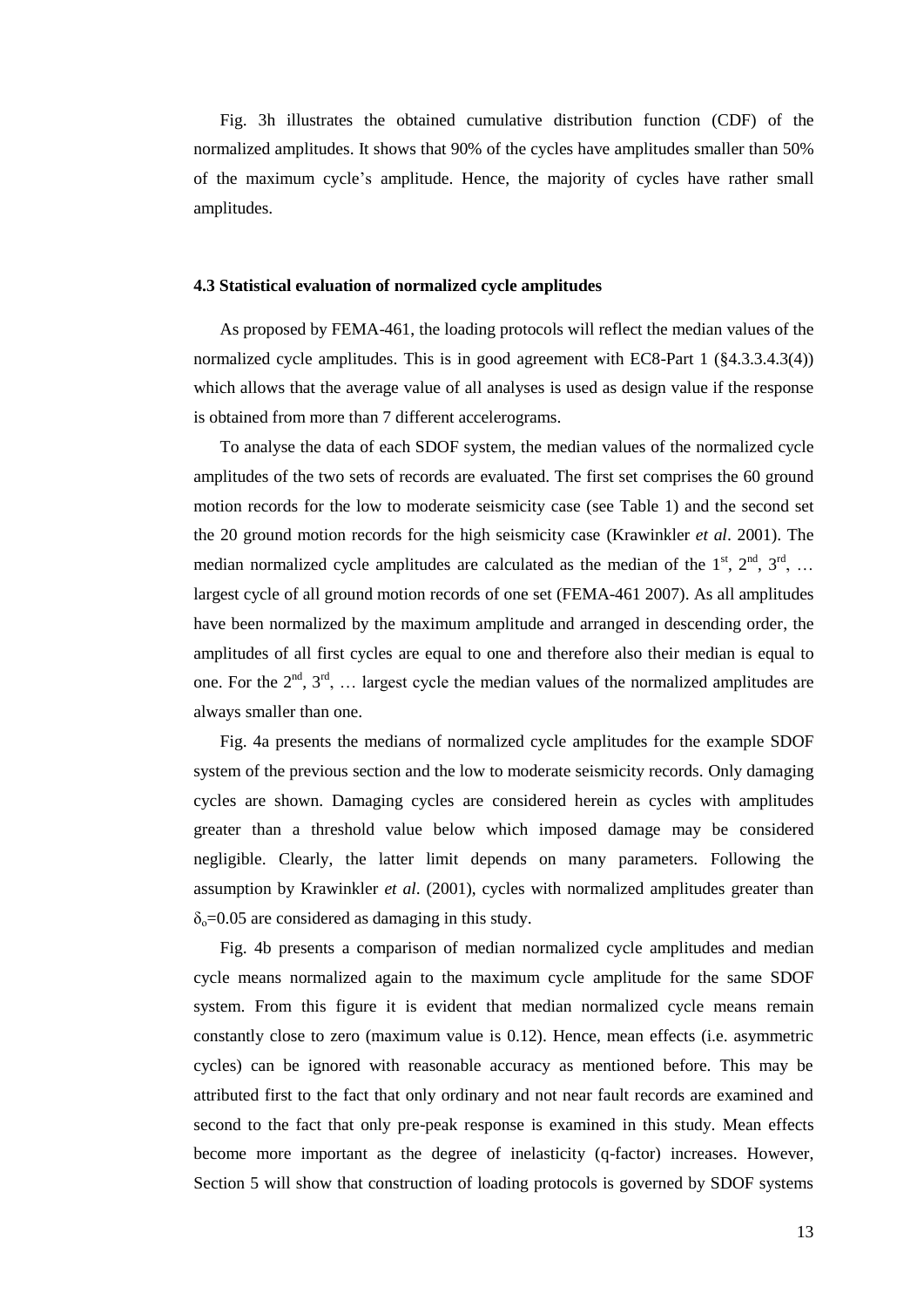with low q-factors.



**Fig. 4**: Statistical measures of normalized cycle amplitudes for an SDOF system representing a timber wall building with T=0.2s,  $r=1\%$ ,  $q=1$  and the low to moderate ground motion records: a) median normalized amplitudes ordered sequence; b) comparison of normalized median cycle amplitudes and normalized median cycle means

#### **4.4 Parametric analyses of SDOF systems**

After evaluating the statistical measures of normalized cycle amplitudes, parametric analyses are conducted in order to determine the most critical SDOF systems in terms of cumulative seismic demands. Two important cumulative demand parameters are examined herein, namely the number of damaging cycles N and the sum of normalized cycle amplitudes  $\Sigma \delta_i$  as determined by the median normalized cycle amplitude sequences of the SDOF systems evaluated in the previous section (see Fig. 4a). The same parameters for determining cumulative damage demands have been used in several previous loading protocol studies (e.g. Richards and Uang 2006).

Figs. 5 and 6 present  $\Sigma \delta_i$  and N of several SDOF systems for the low to moderate seismicity ground motion set. The cumulative demand parameters  $\Sigma \delta_i$  and N follow in general similar trends. The plots show, for example, that both parameters decrease rapidly with period in the short period range (less than 0.5s) and flatten out for longer periods (Figs. 5a and 6a). Similar trends can be observed for the variation of the cumulative demand parameters with increasing q-factor (Figs. 5b and 6b). In these figures, the values for  $q\rightarrow 0$  represent the response of elastic SDOF systems with infinite strength. It can be seen that elastic systems are subjected to the largest cumulative seismic demands followed by systems with q-factors equal to unity. For q-factors between 1 and 3, cumulative demands drop rapidly, while for high q-factors (>3) they tend to stabilize.

Figs. 5c and 6c show that the cumulative seismic demand parameters tend to increase slightly as the post-yield stiffness ratio increases. This is in line with the observation that the elastic system is subjected to the largest cumulative demands, since the elastic system can be considered as a limit case with a post-yield stiffness ratio equal to unity.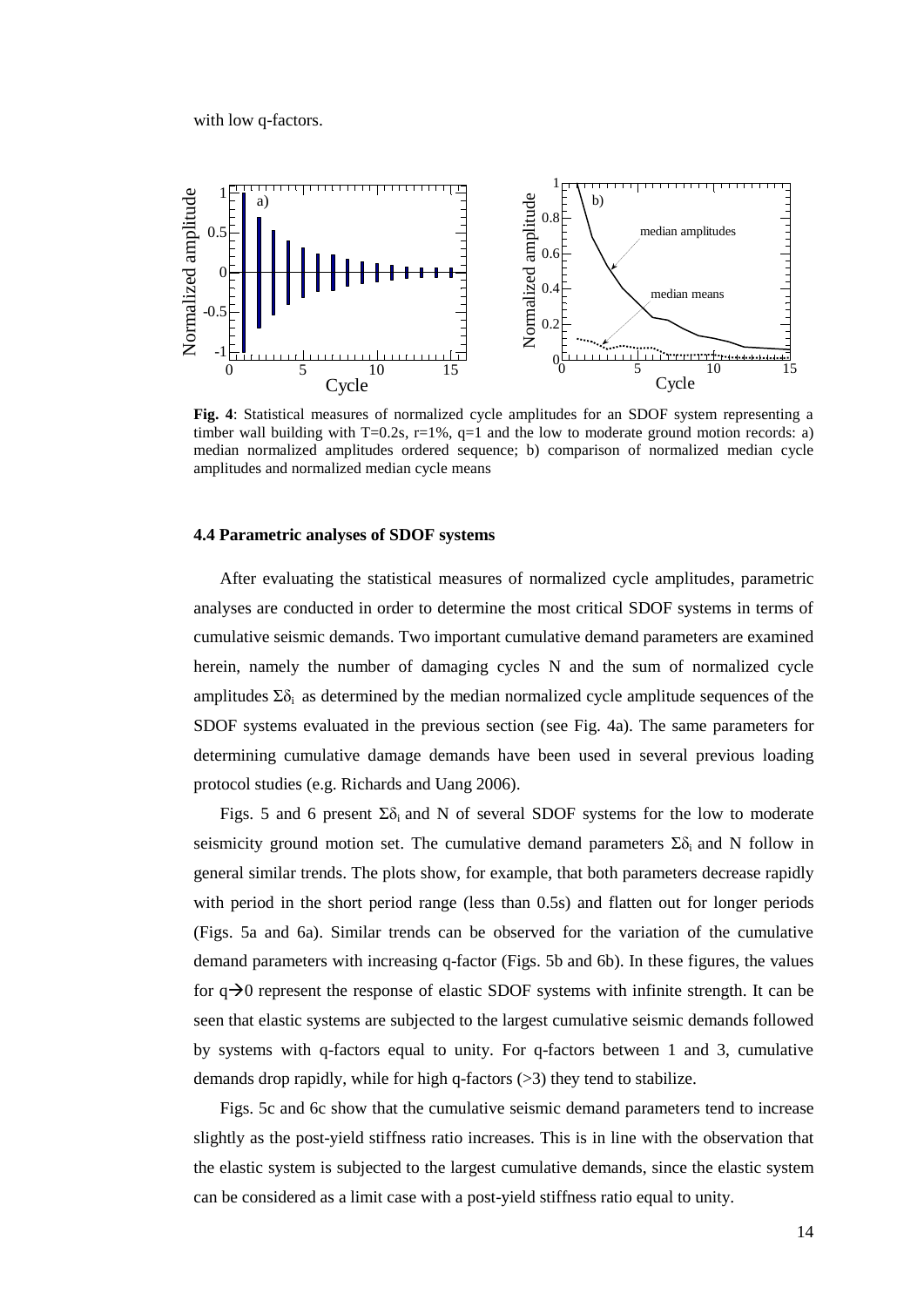Finally, Figs. 5d and 6d compare  $\Sigma \delta_i$  and N values for the different hysteretic models that are included in this study in order to represent different structural systems (see Section 3). It can be seen that the elastic system develops the highest cumulative demands followed by the Wayne Stewart, the 'thin' Takeda and the 'fat' Takeda hysteretic models. The flag-shaped hysteretic model develops the smallest cumulative seismic demands.

Fig. 7 compares the cumulative demand parameters of the median normalized cycle amplitude sequences as derived from the 60 low to moderate seismicity ground motion records (see Table 1) with those from the 20 high seismicity records (Krawinkler *et al*. 2001). The figure clearly underscores that high seismicity records impose higher cumulative demands than low to moderate seismicity records. This applies in particular to the elastic systems or systems responding in the low ductility range, which are also the systems subjected to the largest cumulative demands and which will therefore govern the design of loading protocols. This finding advocates the usage of different loading protocols for low to moderate seismicity regions and high seismicity regions. It is recalled that Fig. 7a refers to the sum of normalized cycle amplitudes with respect to  $\Delta_{\text{max}}$ . A comparison of the sum of non-normalized cycle amplitudes  $\Sigma\Delta_i$  would of course be much more severe for the high seismicity records.



**Fig. 5**: Variation of the sum of normalized displacements  $\Sigma \delta_i$  of the median normalized amplitude sequences for the low to moderate seismicity earthquakes with: a) vibration periods; b) q-factors; c) hardening ratios and d) hysteretic models of the SDOF systems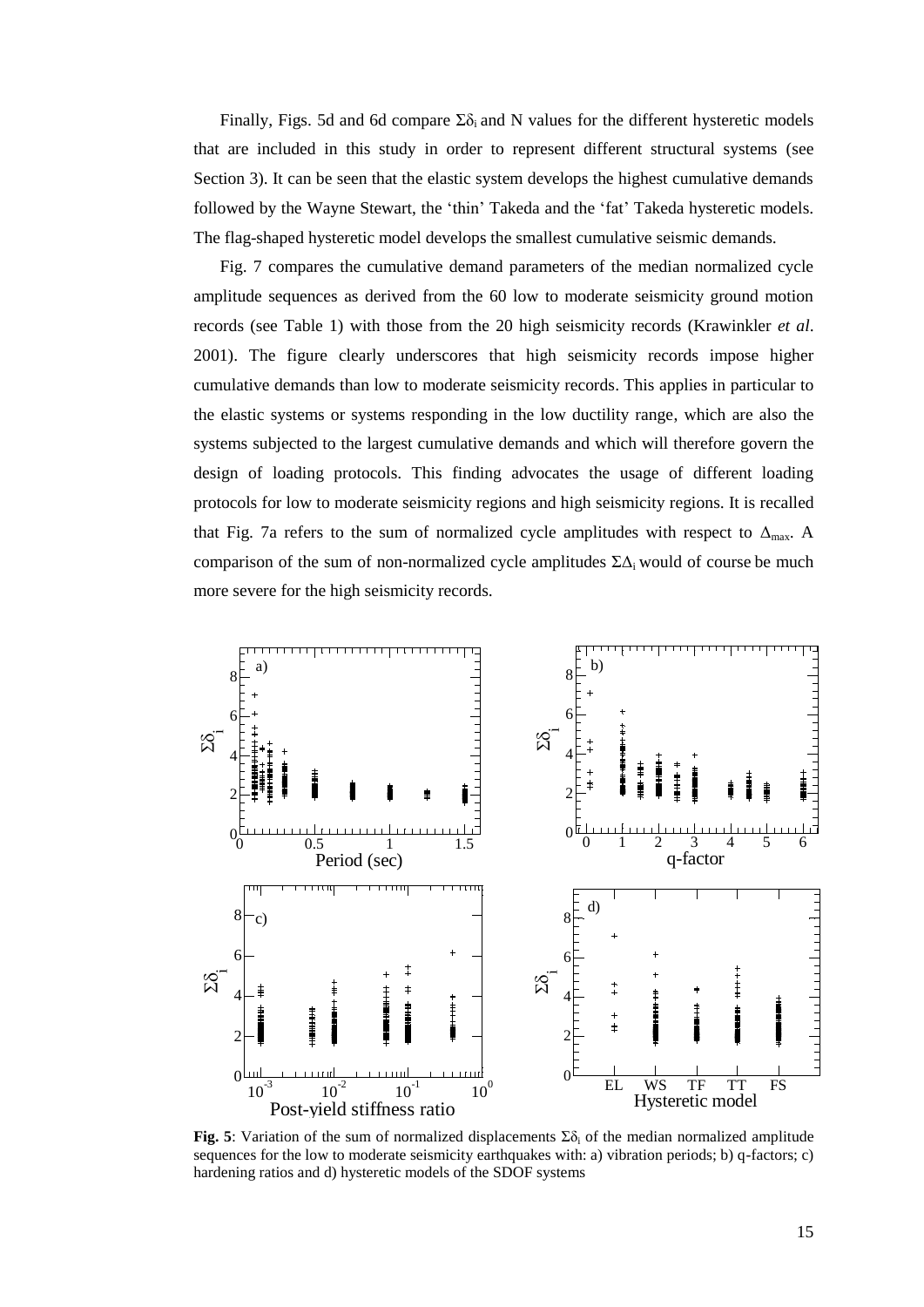

**Fig. 6**: Variation of the number of damaging cycles of the median normalized amplitude sequences for the low to moderate seismicity earthquakes with: a) vibration periods; b) q-factors; c) hardening ratios and d) hysteretic models of the SDOF systems



**Fig. 7**: Comparison of cumulative seismic demand parameters calculated for low to moderate and high seismicity regions: a)  $\Sigma \delta_i$ ; b) N. Each point represents the cumulative damage parameters of a particular SDOF system calculated from its median normalized cycle amplitude sequence.

# **5 CONSTRUCTION OF LOADING PROTOCOLS**

This section describes the development of the new loading protocols. First, the methodology for constructing loading protocols to meet cumulative seismic demands of a specific SDOF system is outlined (Section 5.1). Next, the proposed loading protocols corresponding to the critical SDOF systems are presented (see Section 5.2).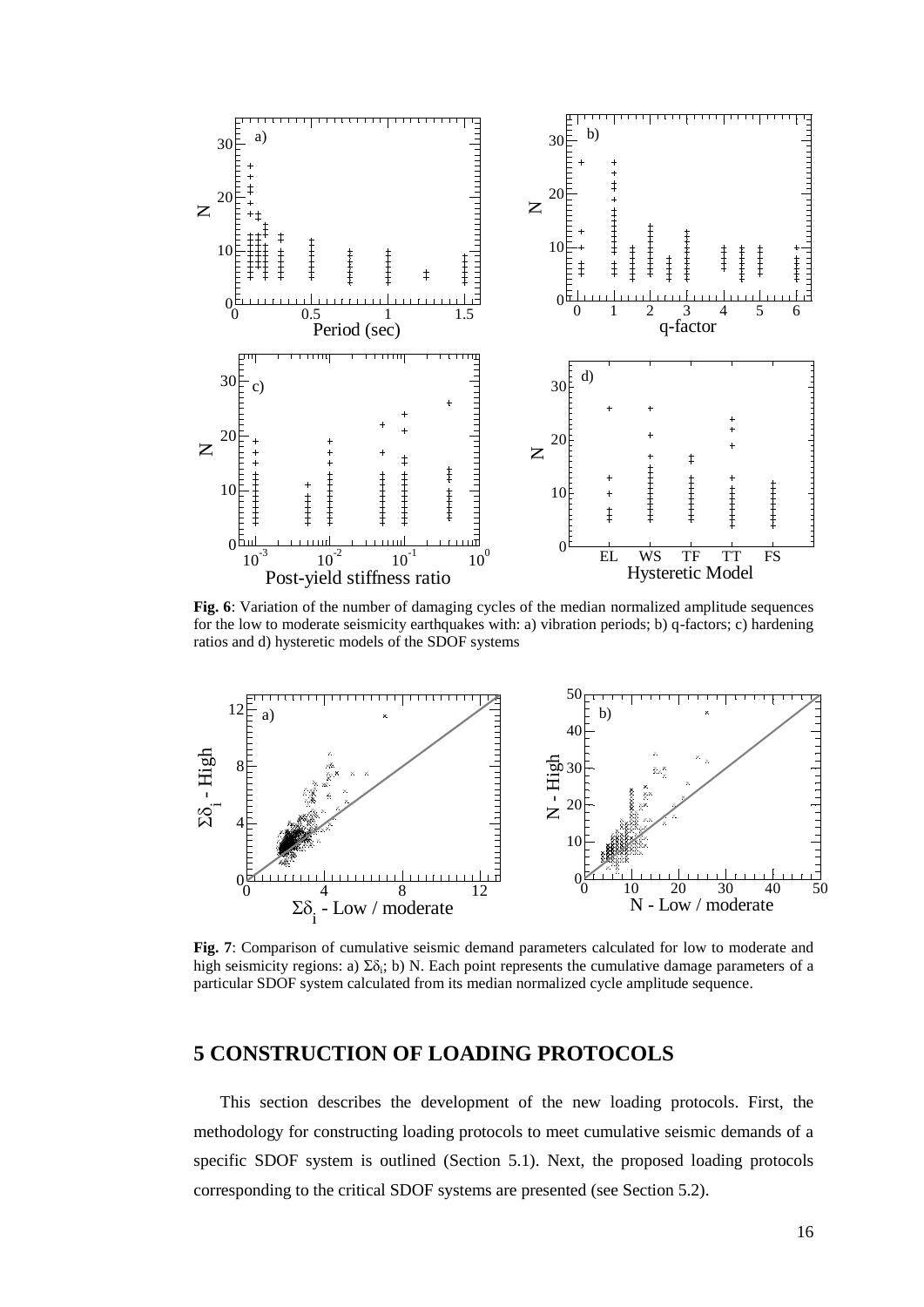#### **5.1 Methodology for constructing loading protocols**

The algorithm for constructing loading protocols (Fig. 8) developed in this study aims at describing the normalized ordered amplitude sequence of the SDOF system (Fig. 4a) as an analytical function with empirical coefficients. The loading protocol should yield a conservative distribution of normalized cycle amplitudes which tends to overestimate the cumulative damage effect (CDE) obtained from time history analysis. The method is based on similar procedures developed in previous studies on loading protocols (Richards and Uang 2006; Hutchinson *et al*. 2011). Unlike in previous studies, however, the amplitudes of the cycles of the loading protocol are expressed as analytical functions of the load step, which allows describing different loading protocols for different structural systems by only two parameters.

Each loading protocol consists of n load steps with  $n_1$  cycles of the same amplitude per step. The loading protocol comprises therefore in total  $n_{\text{tot}}=n \cdot n_1$  cycles. Before constructing the loading protocol, the number of cycles per step  $n_1$  is chosen. Typically, two (e.g. FEMA-461) or three (e.g. ISO-21581) cycles per load step are assigned, which allows investigating the stiffness and strength degradation of the structural component that is tested. As the number of equal cycles per step decreases, the SDOF's ordered amplitude sequence obtained from time history analysis can be represented with higher accuracy. As a limit case, when each cycle is assigned a different amplitude, the actual SDOF's amplitude sequence can be obtained. In order to give the applicant the largest possible choice with regard to the form of the loading protocol, loading protocols for all three options (one, two and three cycles per step) will be developed.

The SDOF system's normalized amplitude sequence is obtained using the methodology described in Section 4.3 and the corresponding empirical cumulative distribution function (CDF) is constructed. The latter reflects the distribution of the median values of the normalized cycle amplitudes (Fig. 4b). Additionally, the cumulative damage effect (CDE) of the SDOF system cycle sequence is calculated. The basis for calculating the CDE is the following general damage model, which is based on Miner's rule (Krawinkler *et al*. 2000, Richards and Uang 2006):

$$
CDE = C \cdot \sum_{i=1}^{N} (\Delta_i)^c = C \cdot (\Delta_{\max})^c \cdot \sum_{i=1}^{N} (\delta_i)^c
$$
 (2)

where C and c are structural performance parameters. The parameter c is typically greater than 1 reflecting the fact that larger cycles cause more significant damage than small cycles (Richards and Uang 2006).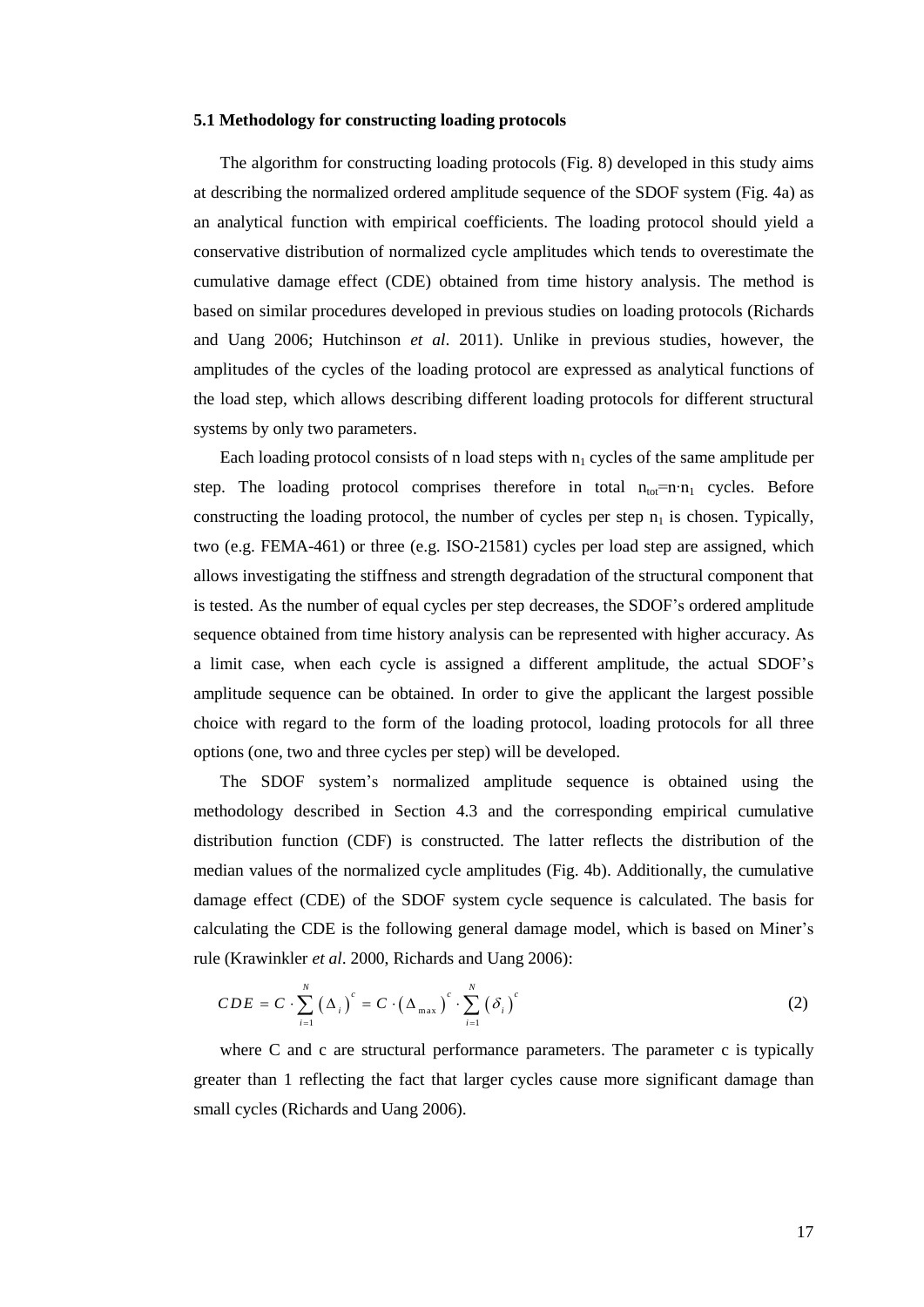

**Fig. 8**: Loading protocol construction methodology



**Fig. 9**: Loading protocol construction: a) comparison of loading protocol and numerical results normalized cycle amplitude CDFs; b) comparison of rough and smooth protocol normalized load step amplitudes; c) normalized cycle amplitude sequences of the numerical results, the rough and the smooth protocol and d) derived normalized loading protocol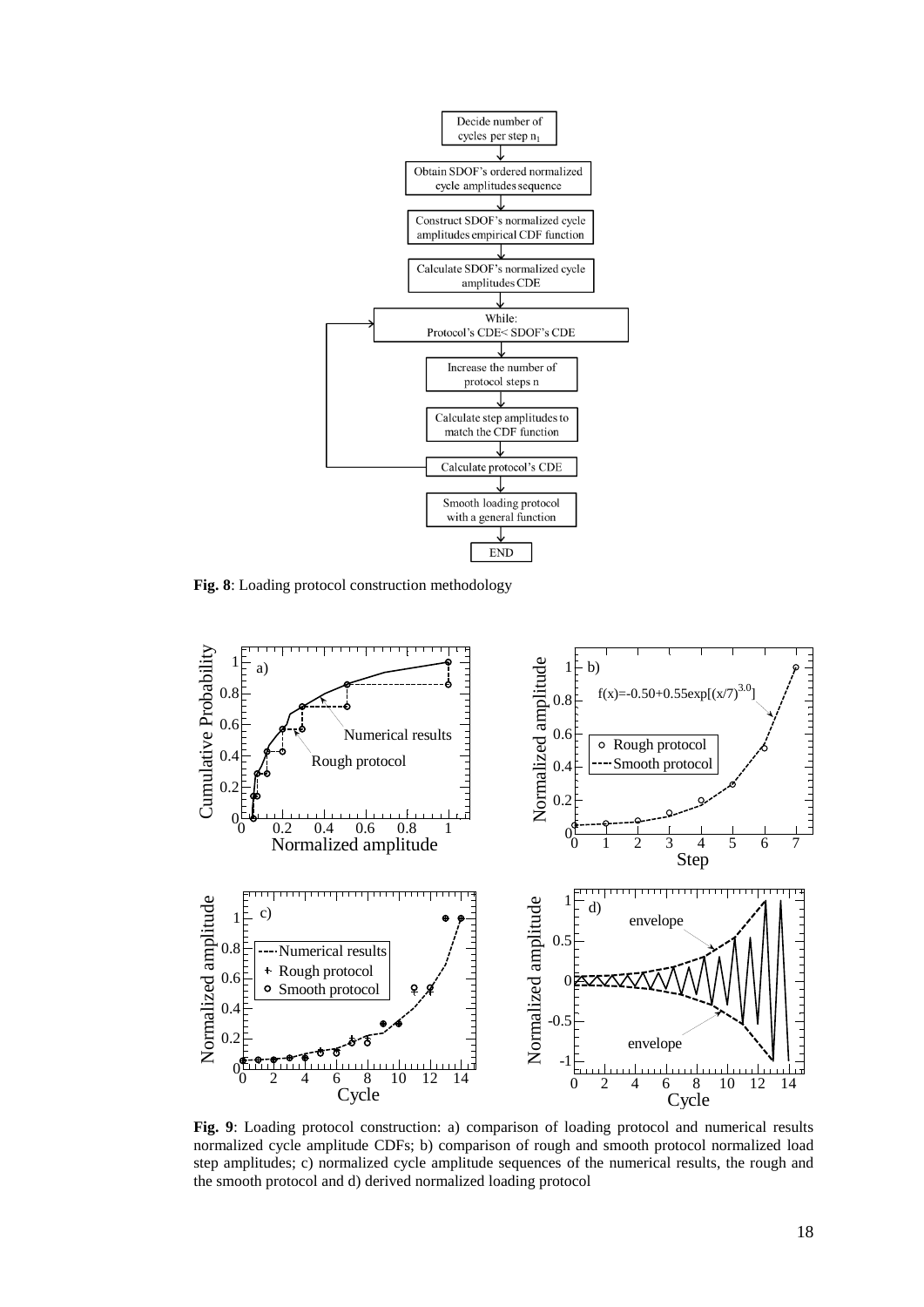As a first step when constructing the loading protocol, a while-loop is launched, where the number of total steps n progressively increases. For each value of n, first the protocol cycle step amplitudes are determined to match SDOF's and protocol's CDF for each load step (see Fig. 9a) and then protocol's CDE is calculated. The while-loop terminates when protocol's CDE exceeds for the first time SDOF's CDE.

For the construction of loading protocols, the value of c is assumed as 1. If a protocol's CDE exceeds the SDOF's CDE for c=1, then the same holds for all values of c>1. This applies because the proposed methodology for deriving the loading protocol tends to impose more cycles with large amplitudes than resulted from the numerical analyses of the SDOF systems (Fig. 9a). Hence,  $c=1$  may be considered a conservative assumption. As only the relative and not the absolute magnitude of the CDE is of interest, the choice of C is irrelevant.

Fig. 9 presents the loading protocol development for the median normalized amplitude sequence of the SDOF system described in Section 4.3 (Fig. 4a). For two cycles per step, the algorithm yields 7 steps (14 cycles in total). Fig. 9a presents for this SDOF system the comparison of the CDF as obtained from the numerical results and as calculated from the derived protocol. The loading protocol CDF meets the SDOF's CDF at the end of each load step (every two cycles). In this manner, the loading protocol's CDF approaches and remains always below the SDOF's CDF. This is on the conservative side since it indicates that the protocol comprises always a higher percentage of large amplitude cycles, which are more damaging than small amplitude cycles.

The previous methodology yields arbitrary loading protocol cycle amplitudes which may change abruptly between two subsequent load steps ('rough' loading protocol). In order to smooth the loading protocol curve, the following general exponential function is fitted to the rough protocols:

$$
f(t) = \frac{1}{e-1} \left[ \delta_o \cdot e - 1 + (1 - \delta_o) \cdot \exp(t^a) \right]
$$
 (3)

where  $\delta_0$  is the threshold for damaging cycles (assumed 0.05 herein), t=x/n, x is the current load step, n is the number of load steps and  $\alpha$  is a parameter describing the rate of amplitude increase. The proposed function approaches for t=0  $\delta_0$  and for t=1 unity. Hence, it always satisfies the boundary conditions of the loading protocols proposed in this study. The form of Eq. (3) was chosen because it yields in almost all cases superior fits than polynomial or power functions. Substituting  $\delta_0 = 0.05$  and t=x/n into Eq. (3), one obtains:

$$
f(x) = -0.50 + 0.55 \cdot \exp\left[\left(\frac{x}{n}\right)^{\alpha}\right]
$$
 (4)

Eq. (4) requires only two parameters (i.e. n and  $\alpha$ ) for fully determining the normalized loading protocol sequence. The number of load steps n is determined from the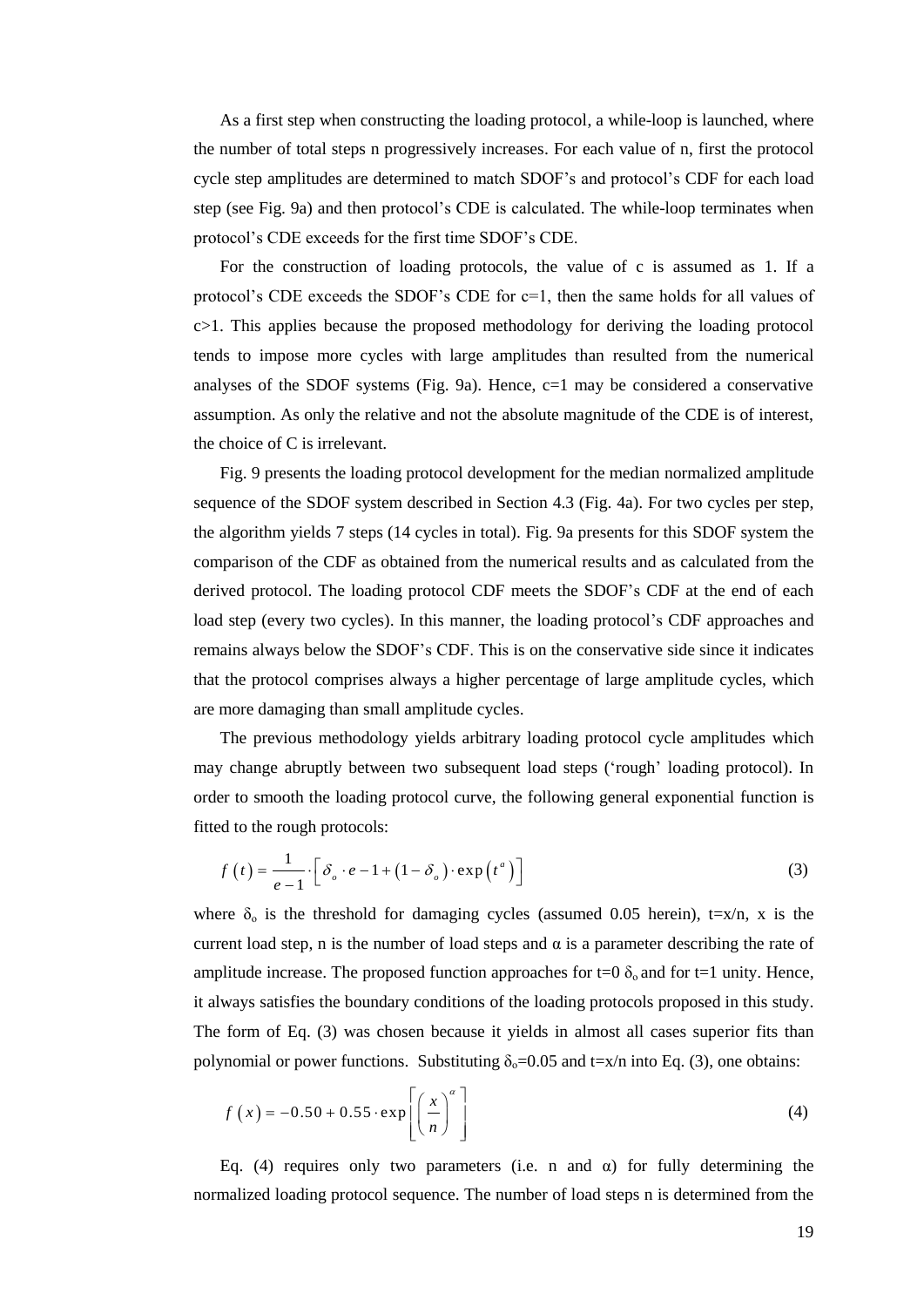algorithm shown in Fig. 8. The parameter  $\alpha$  is calculated in order to provide the best fit between the 'rough' and the 'smooth' protocol, which minimizes the sum of squared errors between the predictions of Eq. (4) and the normalized amplitudes of the 'rough' protocol.

Fig. 9b compares for the example SDOF system the predictions of Eq. (4) for n=7 and  $\alpha = 3.00$  with the normalized amplitudes of the rough protocol and shows that the amplitudes of the rough and smooth protocol do not differ significantly. Furthermore, Fig. 9c compares the normalized cycle amplitudes of the SDOF system as derived from the numerical analyses (placed now in ascending order for comparison purposes), with the normalized cycle amplitudes of the rough and the smooth protocol. The protocols follow closely the SDOF's median response, yet remaining conservative for the large cycle amplitudes.

Finally, Fig. 9d illustrates the derived smooth normalized loading protocol. It consists of 7 load steps of 2 equal cycles yielding 14 cycles in total. The amplitudes are determined by the envelope function defined by Eq. (4) for n=7 and  $\alpha$ =3.00. Note that x in Eq. (4) is the load step and not the cycle.

#### **5.2 New loading protocols**

This section presents new loading protocols for quasi-static cyclic testing which were developed following the methodology outlined in the previous section. Most existing loading protocols were developed in order to meet the demands on the structural system that is subjected to the largest cumulative damage demand. However, this results inevitably in overly demanding protocols for all other structural systems. Existing protocols feature further a fixed number of cycles per load steps. The new loading protocols limit these drawbacks by developing the loading protocols as functions of seismicity (low to moderate vs. high), period and hysteretic model. For each of these combinations, the loading protocol is developed for the pair of q-factor and post-yield stiffness ratio that yields the largest CDE. In addition, the new loading protocols allow to choose between one, two and three cycles per step.

Table 3 summarizes the resulting protocol parameters n and  $\alpha$  that were derived from the median values of cumulative damage demands for different structural configurations, levels of seismicity and cycles per load step. It is recalled that  $\alpha$  describes the increase in amplitude with load step and n the number of load steps. If, for example, two cycles per load step are assigned, the total number of cycles  $n_{tot}$  is 2n. For short natural periods, cumulative damage demands decrease with period (Figs. 5a and 6a). For periods longer than T=0.5s, however, cumulative damage demands tend to converge towards a constant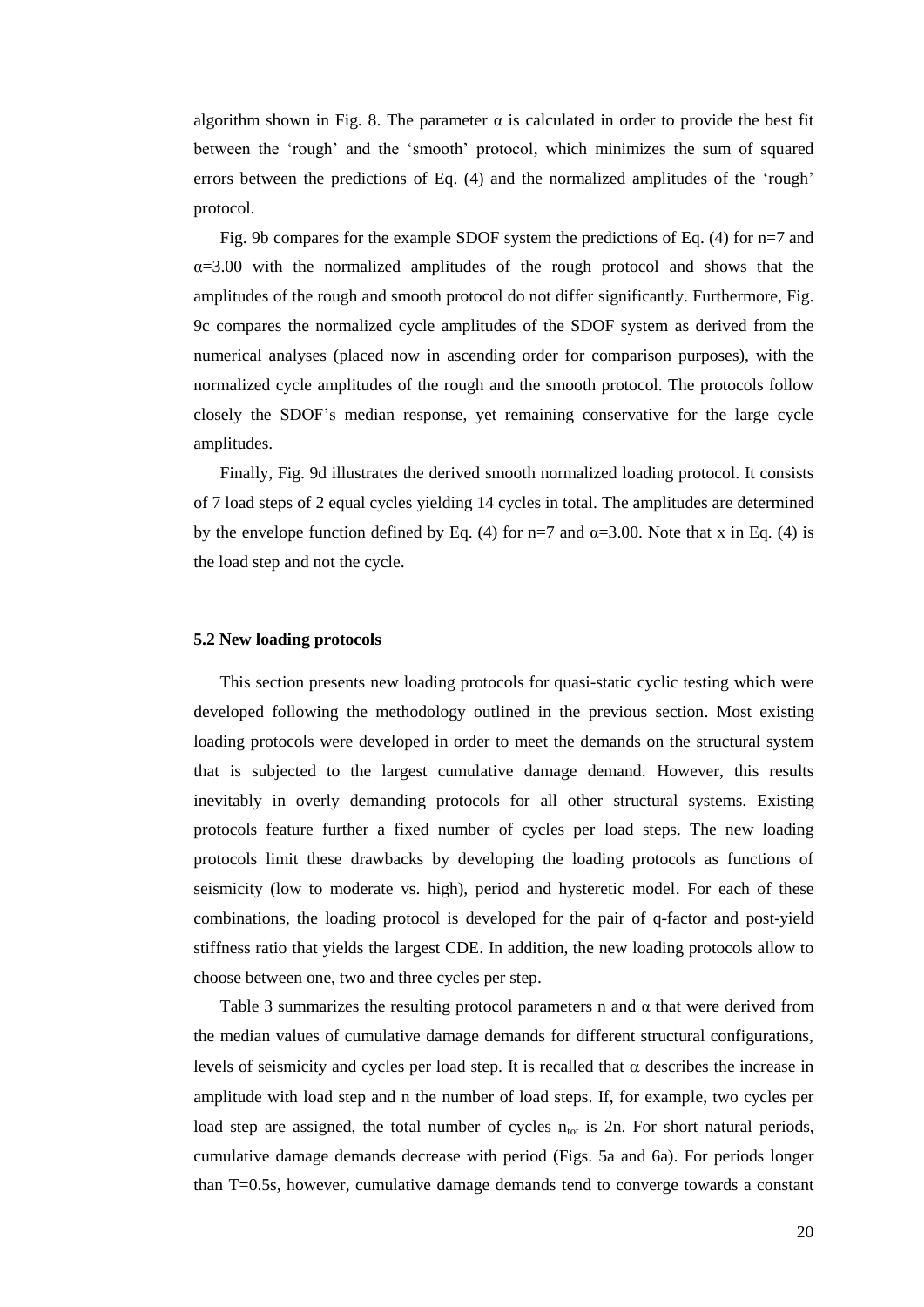value. Hence, for systems with T≥0.5s, protocols derived for T=0.5s will be adopted. The slight conservatism resulting for longer period structures may compensate partly for the higher mode effects of long-period MDOF systems as explained in Section 3. It is however recalled that the proposed loading protocols cannot represent structural systems with significant higher mode effects or MDOF systems with a significant concentration of inelastic deformations (e.g. structures forming soft storey mechanisms).

Table 3: Proposed loading protocol parameters for different structural systems and levels of seismicity

| <b>Structural system-</b><br><b>Hysteretic model</b> | <b>Vibration</b><br>period<br>(sec) |                             | Low to moderate<br>seismicity |                          | <b>High</b><br>seismicity   |                                    |                             |  |
|------------------------------------------------------|-------------------------------------|-----------------------------|-------------------------------|--------------------------|-----------------------------|------------------------------------|-----------------------------|--|
|                                                      |                                     | $n_1 = 1$                   | $n_1 = 2$                     | $n_1 = 3$                | $n_1 = 1$                   | $n_1 = 2$                          | $n_1 = 3$                   |  |
| Infinitely elastic-                                  | $T=0.1s$                            | $n=26$<br>$\alpha = 3.05$   | $n=12$<br>$\alpha = 3.05$     | $n=8$<br>$\alpha = 3.01$ | $n=45$<br>$\alpha = 3.24$   | $n = 22$<br>$\alpha = 3.22$        | $n = 14$<br>$\alpha = 3.25$ |  |
|                                                      | $T=0.2s$                            | $n=14$<br>$\alpha = 1.96$   | $n=6$<br>$\alpha = 2.00$      | $n=4$<br>$\alpha = 1.87$ | $n=25$<br>$\alpha = 2.42$   | $n=12$<br>$\alpha = 2.44$          | $n=8$<br>$\alpha = 2.36$    |  |
| Elastic (EL)                                         | $T=0.3s$                            | $n=10$<br>$\alpha = 1.49$   | $n=5$<br>$\alpha = 1.45$      | $n=3$<br>$\alpha = 1.45$ | $n = 24$<br>$\alpha = 2.51$ | $n=12$<br>$\alpha = 2.49$          | $n=7$<br>$\alpha = 2.52$    |  |
|                                                      | $T\geq 0.5s$                        | $n=7$<br>$\alpha = 1.58$    | $n=3$<br>$\alpha = 1.56$      | $n=2$<br>$\alpha = 1.60$ | $n=11$<br>$\alpha = 2.01$   | $n=5$<br>$\alpha = 1.98$<br>$n=15$ | $n=3$<br>$\alpha = 2.03$    |  |
| Timber walls-                                        | $T=0.1s$                            | $n = 27$<br>$\alpha = 3.94$ | $n=12$<br>$\alpha = 3.97$     | $n=7$<br>$\alpha = 3.81$ | $n = 32$<br>$\alpha = 3.62$ | $\alpha = 3.58$                    | $n=9$<br>$\alpha = 3.49$    |  |
|                                                      | $T=0.2s$                            | $n = 15$<br>$\alpha = 2.96$ | $n=7$<br>$\alpha = 2.93$      | $n=4$<br>$\alpha = 2.85$ | $n = 34$<br>$\alpha = 3.22$ | $n=16$<br>$\alpha = 3.21$          | $n=10$<br>$\alpha = 3.21$   |  |
| Wayne Stewart (WS)                                   | $T=0.3s$                            | $n=13$<br>$\alpha = 3.16$   | $n=6$<br>$\alpha = 2.98$      | $n=3$<br>$\alpha = 2.71$ | $n=23$<br>$\alpha = 2.44$   | $n=11$<br>$\alpha = 2.4$           | $n=7$<br>$\alpha = 2.45$    |  |
|                                                      | $T\geq 0.5s$                        | $n=11$<br>$\alpha = 3.16$   | $n=5$<br>$\alpha = 3.07$      | $n=2$<br>$\alpha = 2.48$ | $n=14$<br>$\alpha = 2.91$   | $n=6$<br>$\alpha = 2.75$           | $n=3$<br>$\alpha = 2.56$    |  |
|                                                      | $T = 0.15s$                         | $n=16$<br>$\alpha = 3.37$   | $n=7$<br>$\alpha = 3.3$       | $n=4$<br>$\alpha = 2.93$ | $n=30$<br>$\alpha = 2.82$   | $n=14$<br>$\alpha = 2.80$          | $n=9$<br>$\alpha = 2.78$    |  |
| RC frames-<br>Fat Takeda (FT)                        | $T=0.3s$                            | $n=10$<br>$\alpha = 1.98$   | $n=5$<br>$\alpha = 1.96$      | $n=2$<br>$\alpha = 1.85$ | $n=20$<br>$\alpha=2.0$      | $n=10$<br>$\alpha = 1.94$          | $n=6$<br>$\alpha=1.9$       |  |
|                                                      | $T\geq 0.5s$                        | $n=6$<br>$\alpha = 2.06$    | $n=2$<br>$\alpha = 1.66$      | $n=2$<br>$\alpha = 1.66$ | $n=12$<br>$\alpha = 2.57$   | $n=5$<br>$\alpha = 2.40$           | $n=3$<br>$\alpha = 2.43$    |  |
| RC & masonry shear walls-                            | $T=0.1s$                            | $n = 24$<br>$\alpha = 4.23$ | $n=11$<br>$\alpha = 4.17$     | $n=6$<br>$\alpha = 4.03$ | $n=33$<br>$\alpha = 4.24$   | $n=16$<br>$\alpha = 4.19$          | $n=10$<br>$\alpha = 4.11$   |  |
|                                                      | $T=0.2s$                            | $n=13$<br>$\alpha = 2.3$    | $n=6$<br>$\alpha = 2.26$      | $n=3$<br>$\alpha = 2.2$  | $n=23$<br>$\alpha = 2.63$   | $n=11$<br>$\alpha = 2.66$          | $n=7$<br>$\alpha = 2.55$    |  |
| Thin Takeda (TT)                                     | $T=0.3s$                            | $n=10$<br>$\alpha = 2.15$   | $n=5$<br>$\alpha = 2.16$      | $n=2$<br>$\alpha = 2.22$ | $n=20$<br>$\alpha = 2.3$    | $n=10$<br>$\alpha = 2.28$          | $n=6$<br>$\alpha = 2.3$     |  |
|                                                      | $T\geq 0.5s$                        | $n=7$<br>$\alpha=1.7$       | $n=3$<br>$\alpha = 1.63$      | $n=2$<br>$\alpha = 1.69$ | $n=13$<br>$\alpha = 2.23$   | $n=6$<br>$\alpha = 2.27$           | $n=3$<br>$\alpha = 2.06$    |  |
| Masonry rocking walls-<br>Flag-shaped (FS)           | $T=0.1s$                            | $n=8$<br>$\alpha=1.2$       | $n=4$<br>$\alpha = 1.21$      | $n=2$<br>$\alpha = 1.21$ | $n=15$<br>$\alpha = 2.3$    | $n=7$<br>$\alpha = 2.25$           | $n=4$<br>$\alpha = 2.38$    |  |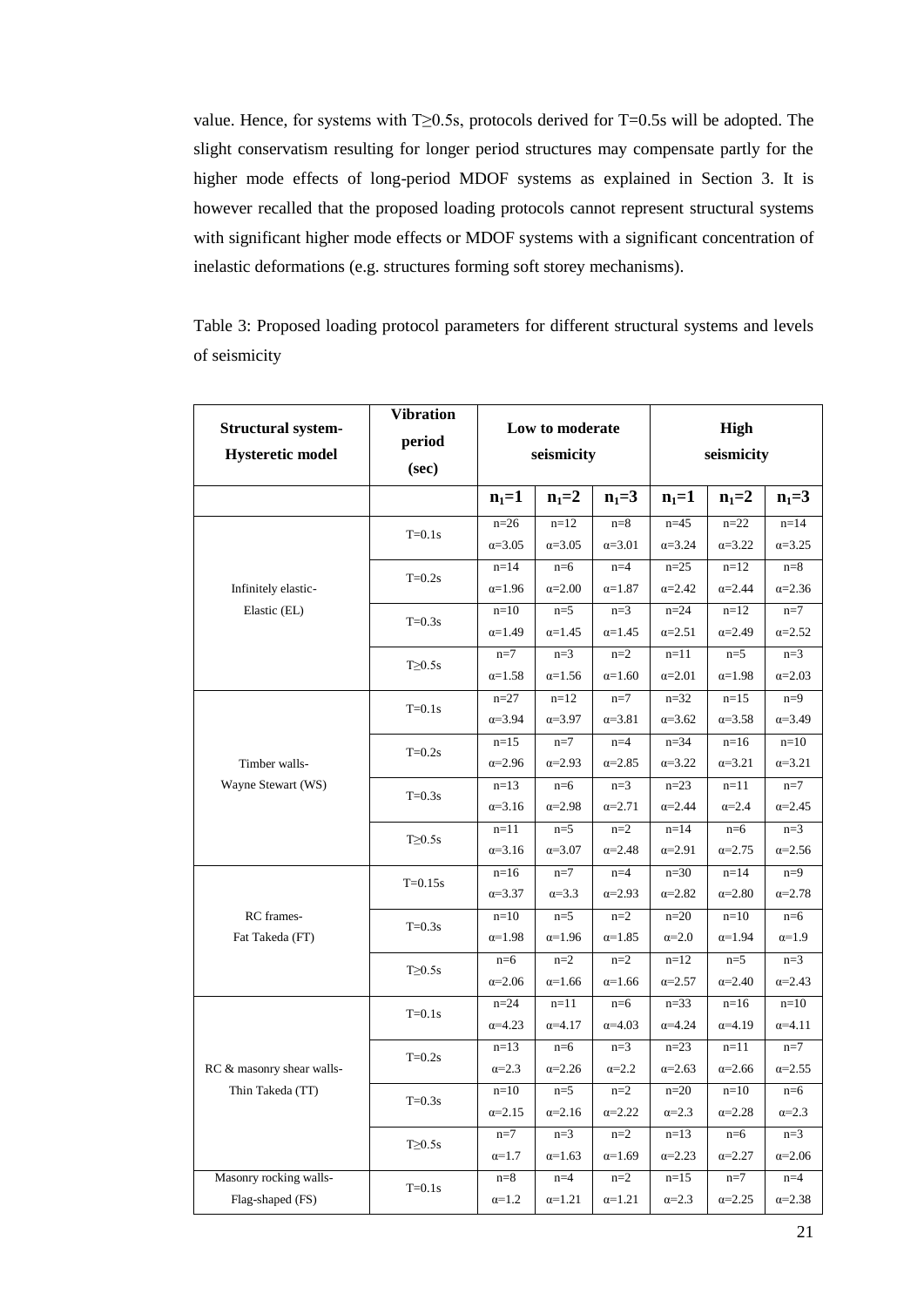|  |              | $n=12$          | $n=5$           | $n=3$           | $n=16$          | $n=7$           | $n=4$           |
|--|--------------|-----------------|-----------------|-----------------|-----------------|-----------------|-----------------|
|  | $T=0.2s$     | $\alpha = 2.28$ | $\alpha = 2.25$ | $\alpha = 2.36$ | $\alpha = 3.05$ | $\alpha = 2.96$ | $\alpha = 2.92$ |
|  | $T=0.3s$     | $n=9$           | $n=4$           | $n=2$           | $n=17$          | $n=8$           | $n=5$           |
|  |              | $\alpha = 1.89$ | $\alpha = 1.83$ | $\alpha = 1.85$ | $\alpha = 2.85$ | $\alpha = 2.86$ | $\alpha = 2.83$ |
|  | $T\geq 0.5s$ | $n=6$           | $n=3$           | $n=2$           | $n=10$          | $n=5$           | $n=2$           |
|  |              | $\alpha = 1.51$ | $\alpha=1.63$   | $\alpha=1.31$   | $\alpha = 2.02$ | $\alpha=2.03$   | $\alpha = 1.73$ |

The loading protocols proposed in Table 3 are all normalized with respect to the maximum displacement  $\Delta_{\text{max}}$ . Before performing a quasi-static cyclic test,  $\Delta_{\text{max}}$  needs to be estimated. Since the cumulative demand was determined for the seismic hazard corresponding to the NC limit state, the parameter  $\Delta_{\text{max}}$  corresponds to the displacement capacity of the specimen which EC8-Part 3 (2005) defines as the displacement associated with a strength loss of 20% of its maximum strength. This displacement can be estimated by analytical, numerical or empirical models or by performing first a monotonic test and then assigning an appropriate reduction factor, which relates cyclic to monotonic displacement capacities. If  $\Delta_{\text{max}}$  is attained during the experiment without significant loss of strength it is suggested to continue the loading scheme until the strength loss exceeds 20% of the maximum strength.

Clearly, a good estimation of  $\Delta_{\text{max}}$  prior to testing is important for the construction of the loading protocols. This is not a limitation of the adopted methodology for deriving loading protocols, but a general issue of all cyclic loading protocols arising from the fact that structural capacities depend on cumulative damage demands (Krawinkler 2009). Ideally, an iterative procedure is required, where several loading protocols are applied to the same type of specimen and the assumed  $\Delta_{\text{max}}$  is constantly updated until it matches the experimental displacement capacity with adequate accuracy. However, as shown in Krawinkler *et al*. (2001), the normalized cumulative damage demands are not very sensitive to  $\Delta_{\text{max}}$ . Hence, as long as the number of load steps to failure is closely predicted, the proposed loading protocols are expected to yield realistic estimates of the examined structural capacities.

As an alternative  $\Delta_{\text{max}}$  can be taken as the target displacement demand for which the structural component is to be qualified (Krawinkler 2009). This displacement may be determined by nonlinear time history analyses or simpler methods like the capacity spectrum method (Freeman 2004) or the displacement coefficient method (FEMA-273 1997). In this case, the loading protocols can be used to verify the adequacy of the test specimen for the specific seismic demand.

As example, loading protocols for a structure with RC shear walls and  $T=0.2$ s are constructed. Table 3 shows the corresponding loading protocol parameters for one to three cycles per load step: n=13 and  $\alpha$ =2.3 when n<sub>1</sub>=1, n=6 and  $\alpha$ =2.26 when n<sub>1</sub>=2 and n=3 and  $\alpha$ =2.2 when n<sub>1</sub>=3. Using the approach in EC8-Part 3, the NC chord rotation capacity of the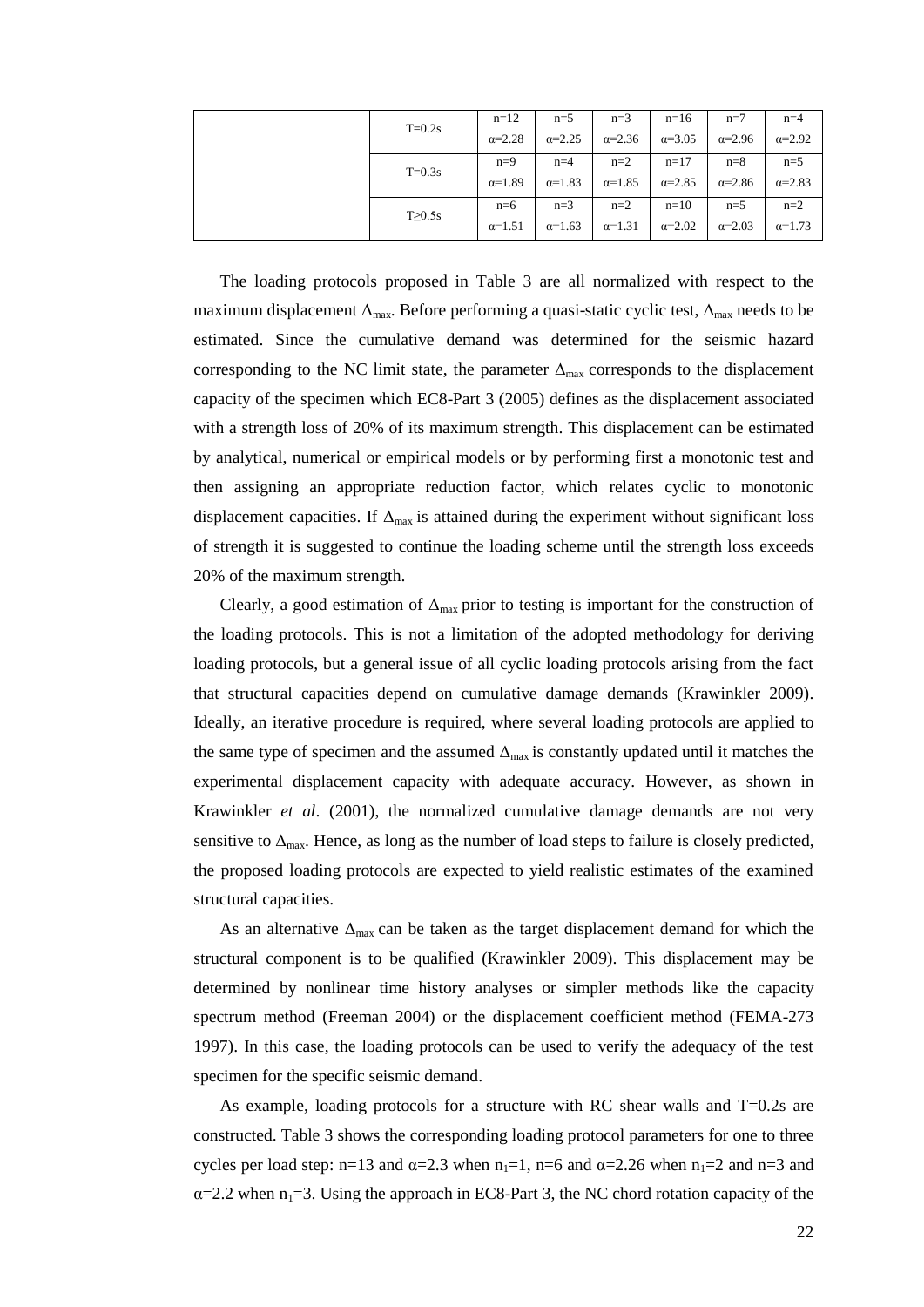RC shear wall is estimated as 1.8%. The resulting loading protocols for this SDOF system are presented in Fig. 10a-c.

The amplitudes of the load steps are:

- One cycle per load step  $(n_1=1)$ : 0.10, 0.11, 0.13, 0.17, 0.21, 0.28, 0.37, 0.48, 0.63, 0.82, 1.07, 1.38, 1.80 %
- Two cycles per load step  $(n_1=2)$ : 0.12, 0.18, 0.33, 0.59, 1.03, 1.80%
- Three cycles per load step  $(n_1=3)$ : 0.19, 0.60, 1.80 %



**Fig. 10**: Example loading protocols for an URM structure with elastic period of vibration T=0.2s in a region of low to moderate seismicity a) one cycle per step; b) two cycles per step; c) three cycles per step

Since the new loading protocols account for the effect of the fundamental period on cumulative demand, some judgment is required when planning a test series with several test specimens: In order to facilitate the comparison of experimental results within one test series, it might be desirable to subject all test specimens to the same loading protocol although they might represent elements in structural systems with different fundamental periods. This could, for example, be the case if a series of RC walls of different dimensions or different axial load ratios are tested, which are derived from reference buildings of different heights and therefore most likely also different fundamental periods. Although this paper does not define a single protocol for such a case, the parameters in Table 3 will permit investigating the range of loading protocols that are advisable and hence offer some guidance for designing the loading protocol for the test series. A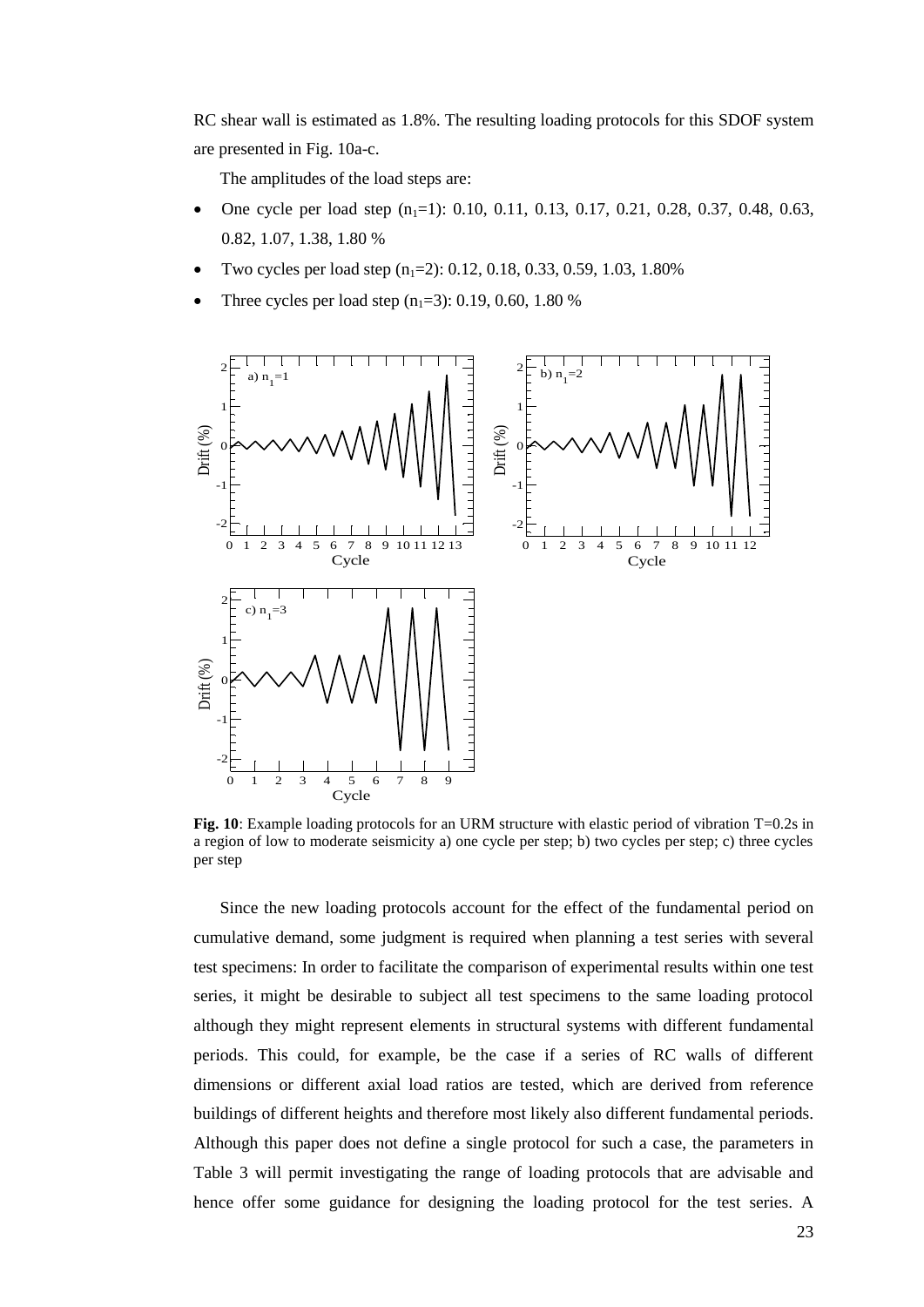common choice might of course be the loading protocol that leads to the largest cumulative damage demand.

# **6 COMPARISONS OF THE PROPOSED LOADING PROTOCOLS WITH EXISTING LOADING PROTOCOLS**

This section identifies trends in the proposed loading protocols and compare them to three well established loading protocols for quasi-static cyclic testing: the CUREE protocol developed for woodframed shear wall structures and ordinary ground motions (Krawinkler *et al*. 2001); the FEMA-461 displacement controlled protocol for drift sensitive non-structural components (FEMA, 2007); and the ISO-21581 (ISO 2010) protocol for timber shear wall structures. All these protocols express the loading history as a function of the peak displacement which facilitates the comparison.

Fig. 11 compares the new and existing protocols in terms of the sums of normalized displacements  $\Sigma \delta_i$ . This cumulative damage parameter is chosen because it contains information on the number and amplitudes of the cycles in the loading protocol. In this figure, structural systems are annotated with two letters followed by a decimal number. The two letters identify the hysteretic model (see Table 2) and the decimal number represent the natural period in seconds. Note that – unlike the new protocols – the CUREE, FEMA-261 and the ISO-21581 protocols are all independent of the structure's fundamental period. The new protocols are all evaluated for two cycles per load step.

The figure shows that the new protocols for low to moderate seismicity impose always significantly lower cumulative damage demands than the new protocols for high seismicity. Fig. 11 shows further that  $\Sigma \delta_i$  tends to decrease as the period of vibration increases. As a result, the  $\Sigma \delta_i$  demands for periods equal to or longer than 0.5s are significantly smaller than the  $\Sigma \delta_i$  demands for periods between 0.1s and 0.3s.

When the new protocols are compared to the existing ones (CUREE, FEMA-461 and ISO-21581), one notices that the new protocols for regions of low to moderate seismicity are, as expected, significantly less demanding than the existing loading protocols. Hence, the application of the new protocols for low to moderate seismicity may lead to less conservative estimations of structural capacities. The CUREE and FEMA-461 loading protocols impose similar cumulative demands than the new protocols for high seismicity if the period of vibration is less than 0.5s. CUREE and FEMA-461 are less demanding for stiff elastic systems  $(T=0.1s)$  in high seismicity regions and more demanding for all flagshaped hysteretic systems. Note, however, that the CUREE protocol includes primary and secondary cycles and therefore the parameter  $\Sigma \delta_i$  overestimates its actual CDE since secondary cycles generate less damage than primary cycles. The ISO-21581 protocol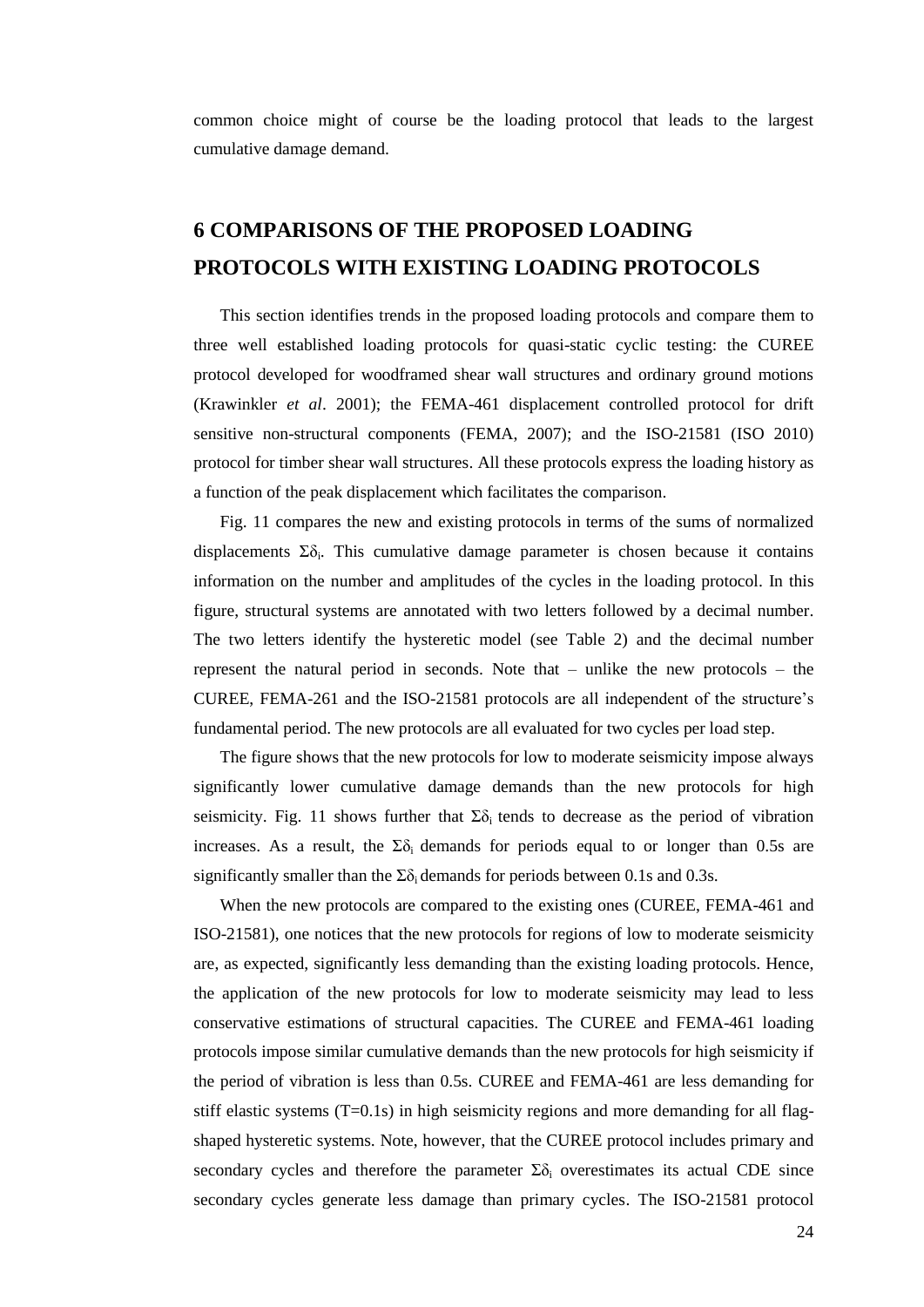imposes a significantly larger CDE than the new protocols on all structural systems apart from the stiff elastic system with T=0.1s in high seismicity regions.



**Fig. 11**: Comparison of proposed and existing loading protocols in terms of  $\Sigma \delta_i$ .

### **7 CONCLUSIONS**

Seismic strength and deformation capacities of structural members are often quantified by means of quasi-static cyclic tests. In these tests, predefined displacement histories, named loading protocols, are imposed at slow rates. Since strength and in particular deformation capacity of structural members are dependent on the cumulative damage demand, loading protocols should impose cumulative damage demands similar to the ones imposed by real earthquakes.

In this study, two different ground motion sets are employed. The first set consists of 60 records (see Table 1) and is representative of low to moderate seismicity regions in Europe for the hazard level 2/50. The second ground motion set is a set that was used in previous studies on loading protocols for high seismicity regions (Krawinkler *et al*. 2001). In a parametric study, the ground motions are applied to a large variety of SDOF systems representing the majority of buildings in European regions. The results reveal the strong dependence of the cumulative seismic demand on the level of seismicity (low to moderate vs. high) as well as on several structural parameters of the SDOF systems such as the period of vibration, the behaviour factor (as a measure of the inelasticity the system is subjected to), the post-yield stiffness ratio and the type of the hysteretic response.

Using a new algorithm, loading protocols are developed as a function of the seismicity, the hysteretic model, the fundamental period and the number of cycles per load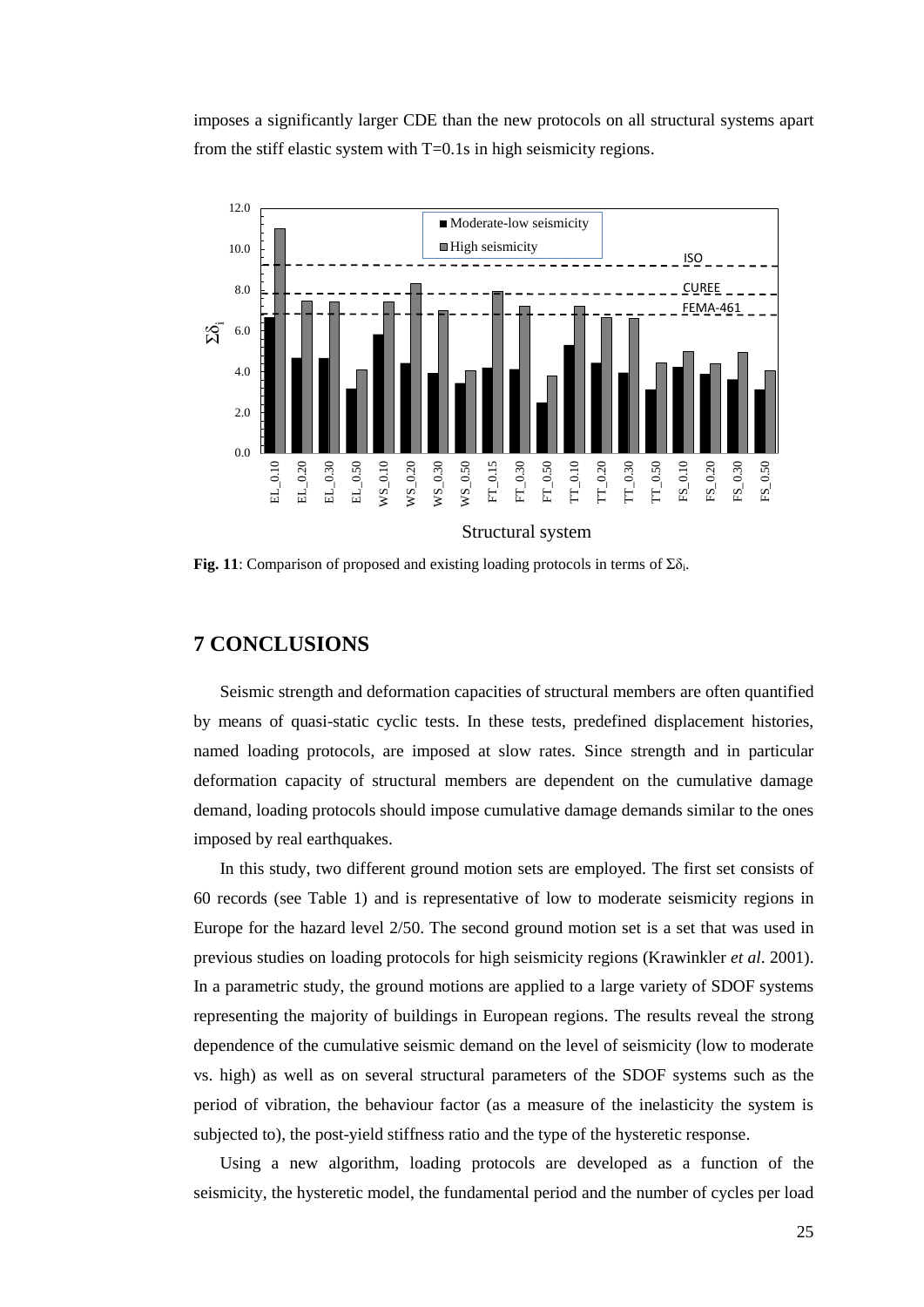step (one, two or three). All loading protocols follow the same analytical form which requires only two parameters to define the amplitudes of each load step. Adopting this approach instead of proposing a single protocol provides more representative and less conservative loading protocols for the different structural systems and levels of seismicity. The new protocols allow, in addition, to choose between one to three cycles per load step.

Comparisons of the proposed loading protocols for regions of low to moderate seismicity with protocols well established in experimental testing (CUREE 2001, FEMA 2007, ISO 2010) show that the latter impose significantly higher cumulative damage demands. This may lead to an underestimation of the test specimen's strength and especially deformation capacity for regions of low to moderate seismicity. For regions of high seismicity, existing (CUREE 2001, FEMA 2007) and proposed loading protocols impose similar cumulative demands for the majority of structural systems. This is expected since existing protocols were derived for high seismicity regions. However, since existing protocols are not dependent on the fundamental period of the structure, they yield for long period structures a larger cumulative damage demand than the new loading protocols for high seismicity regions.

## **ACKNOWLEDGEMENTS**

The authors thank the three reviewers for their comments that helped to improve the manuscript. Financial support for this research was provided by the Swiss National Science Foundation within project NRP-66 (Resource Wood, Project Nr. 406640-136900). The opinions, findings, and conclusions expressed in this paper are those of the authors and do not necessarily reflect those of the sponsoring organization.

### **REFERENCES**

Aldemir A, Eberik MA, Demirel O, Sucuog˘lu H (2013) Seismic Performance Assessment of Unreinforced Masonry Buildings with a Hybrid Modeling Approach. Earthq Spectra 29(1): 33–57.

Ali Q, Khan AN, Ashraf M, Ahmed A, Alam B, Ahmad N, Javed M, Rahman S, Fahim M, Umar M (2014) Seismic performance of stone masonry buildings used in the Himalayan belt. Earthq Spectra, Preprint.

AISC (2005) Seismic provisions for structural steel buildings. American Institute for Steel Construction, Chicago, Illinois

ATC-24 (1992) Guidelines for cyclic seismic testing of components of steel structures for buildings. Applied Technology Council, California.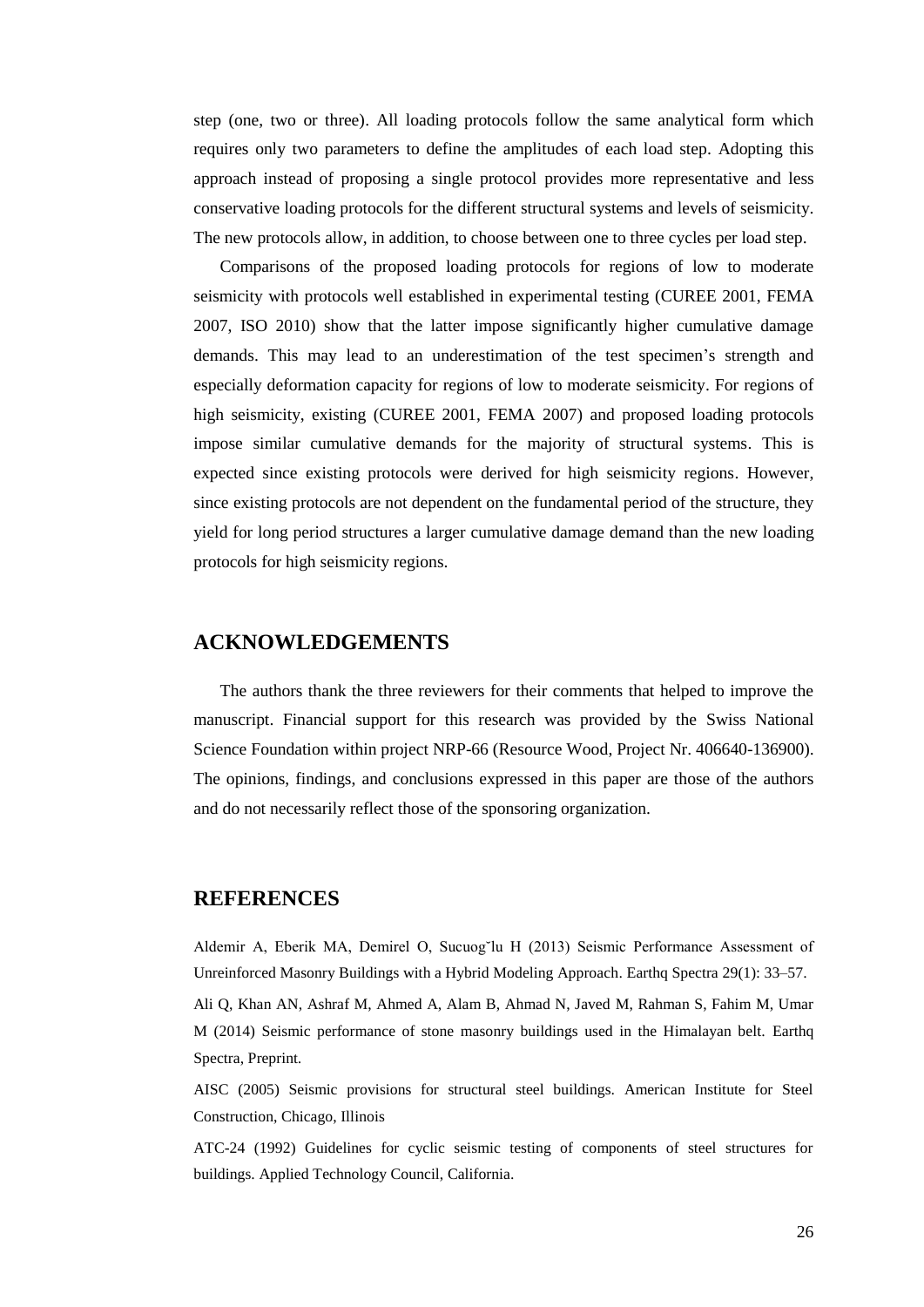Ambraseys NN, Douglas J, Rinaldis D, et al. (2004) Dissemination of European Strong Motion Data. Vol. 2, Engineering and Physical Sciences Research Council, UK

Behr RA, Belarbi A (1996) Seismic test methods for architectural glazing systems. Earthq Spectra 12(1):129-143

Carr AJ (2012) Ruaumoko – A computer program for inelastic time history analysis. Department of Civil Engineering, University of Canterbury, New Zealand

CEN (2004) Eurocode 8: Design of structures for earthquake resistance, Part 1: General rules, seismic actions and rules for buildings. European Standard EN 1998-1, Brussels, Belgium

CEN (2005) Eurocode 8: Design of structures for earthquake resistance, Part 3: Assessment and retrofitting of buildings. European Standard EN 1998-3, Brussels, Belgium

Clark P, Frank K, Krawinkler H, Shaw R (1997) Protocol for fabrication, inspection, testing and documentation of beam-column connection tests and other experimental specimens. Report No. SAC/BD-97/02, Steel Project Background Document

Dowing SD, Socie DF (1982) Simple rainflow cycle counting algorithms. Int J Fatique 4(1):31-40

EN-12512 (2001) Timber structures-Test methods. Cyclic testing of joints made with mechanical fasteners. European Committee for Standardization, Brussels, Belgium

Fardis M (2009) Seismic design, assessment and retrofitting of concrete buildings. Springer

Filiatrault A, Isoda H, Folz B (2003) Hysteretic damping of wood framed buildings. Eng Structs 25:461-471

FEMA-273 (1997) NEHRP guidelines for the seismic rehabilitation of buildings. Federal Emergency Management Agency, Washington, DC

FEMA-461 (2007) Interim protocols for determining seismic performance characteristics of structural and non-structural components through laboratory testing. Federal Emergency Management Agency, Washington, DC

Freeman SA (2004) Review of the development of the capacity spectrum method. ISET J Earthq Technol **41**:1-13Frumento S, Magenes G, Morandi P, Calvi GM (2009) Interpretation of experimental shear tests on clay brick masonry walls and evaluation of q-factors for seismic design. Research Report No 02.09, IUSS Press, Pavia, Italy

Gatto K, Uang C (2003) Effects of loading protocol on the cyclic response of woodframe shearwalls. J Struct Eng 129(10):1384-1393Giardini D, Wiemer S, Fäh D, Deichmann N (2004) Seismic hazard assessment of Switzerland. Swiss Seismological Service, Zurich, Switzerland

Hutchinson T, Zhang J, Charles E (2011) Development of a drift protocol for seismic performance evaluation considering a damage index concept. Earthq Spectra 27(4):1049-1076

Iervolino I, Maddaloni G, Cosenza E (2008) Eurocode 8 compliant real record sets for seismic analysis of structures. J Earthq Eng 12(1):54-90

ISO-21581 (2010) Timber structures-Static and cyclic lateral load test methods for shear walls. International Standards Organization, Geneva, Switzerland

Kramer SL (1996) Geotechnical earthquake engineering. Prentice Hall, New Jersey